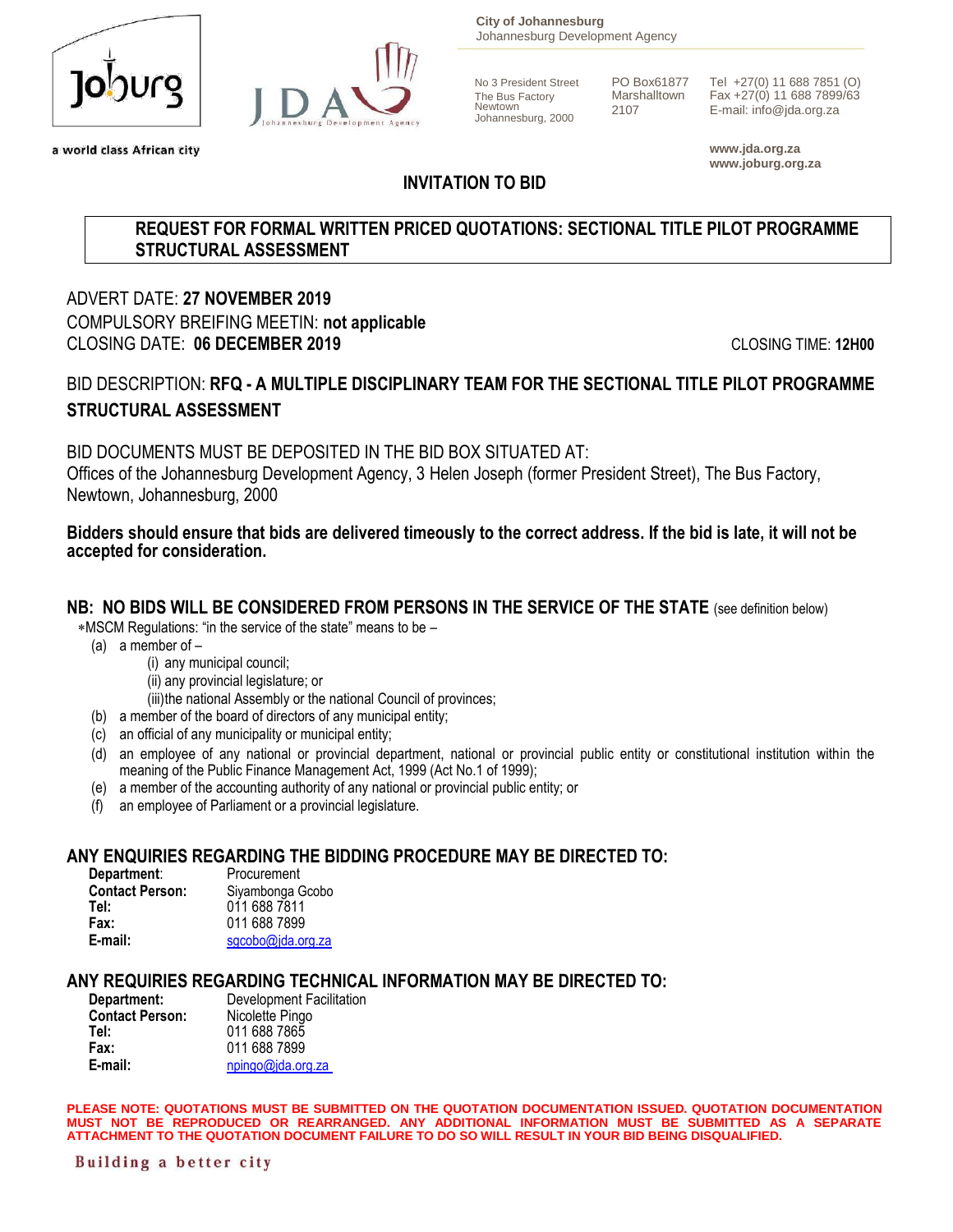# **OFFER**

## THE FOLLOWING PARTICULARS MUST BE FURNISHED **(FAILURE TO DO SO WILL RESULT IN YOUR BID BEING DISQUALIFIED)**

| NAME OF BIDDER           |  |  |
|--------------------------|--|--|
| POSTAL ADDRESS           |  |  |
| STREET ADDRESS           |  |  |
| TELEPHONE NUMBER         |  |  |
| <b>CELLPHONE NUMBER</b>  |  |  |
| <b>FACSIMILE NUMBER</b>  |  |  |
|                          |  |  |
|                          |  |  |
| TOTAL BID PRICE          |  |  |
| TOTAL BID PRICE in words |  |  |
|                          |  |  |
|                          |  |  |
|                          |  |  |
| SIGNATURE OF BIDDER      |  |  |
|                          |  |  |
| <b>DATE</b>              |  |  |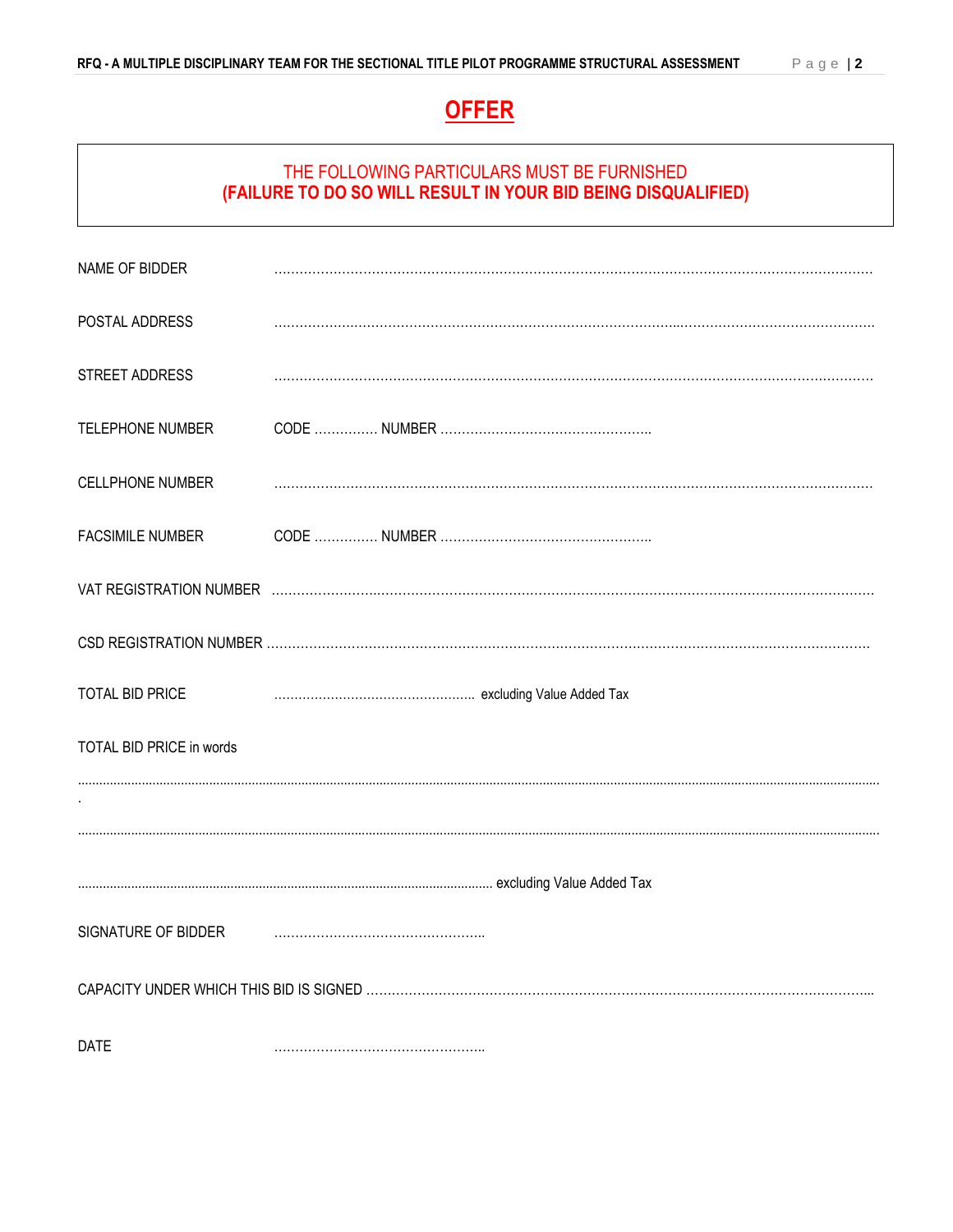### **The following conditions will apply:**

- A valid Tax Clearance Certificate must be submitted, copies or certified copies will not be accepted.
- An originally certified and valid BBBEE status level verification certificate must be submitted.
- A copy of the bidder's current municipal account in the name of the bidder or alternatively in the names of the directors / partners of the bidding entity must be submitted.
- Price(s) quoted must be valid for at least thirty (60) days from date of your offer.
- Price(s) quoted must be firm and must be exclusive of VAT.
- If the price quoted is above R 30 000 (inclusive of VAT), the quotation will be evaluated in terms of the 80/20 preference point system as prescribed in the Preferential Procurement Framework Act (No. 5 of 2000).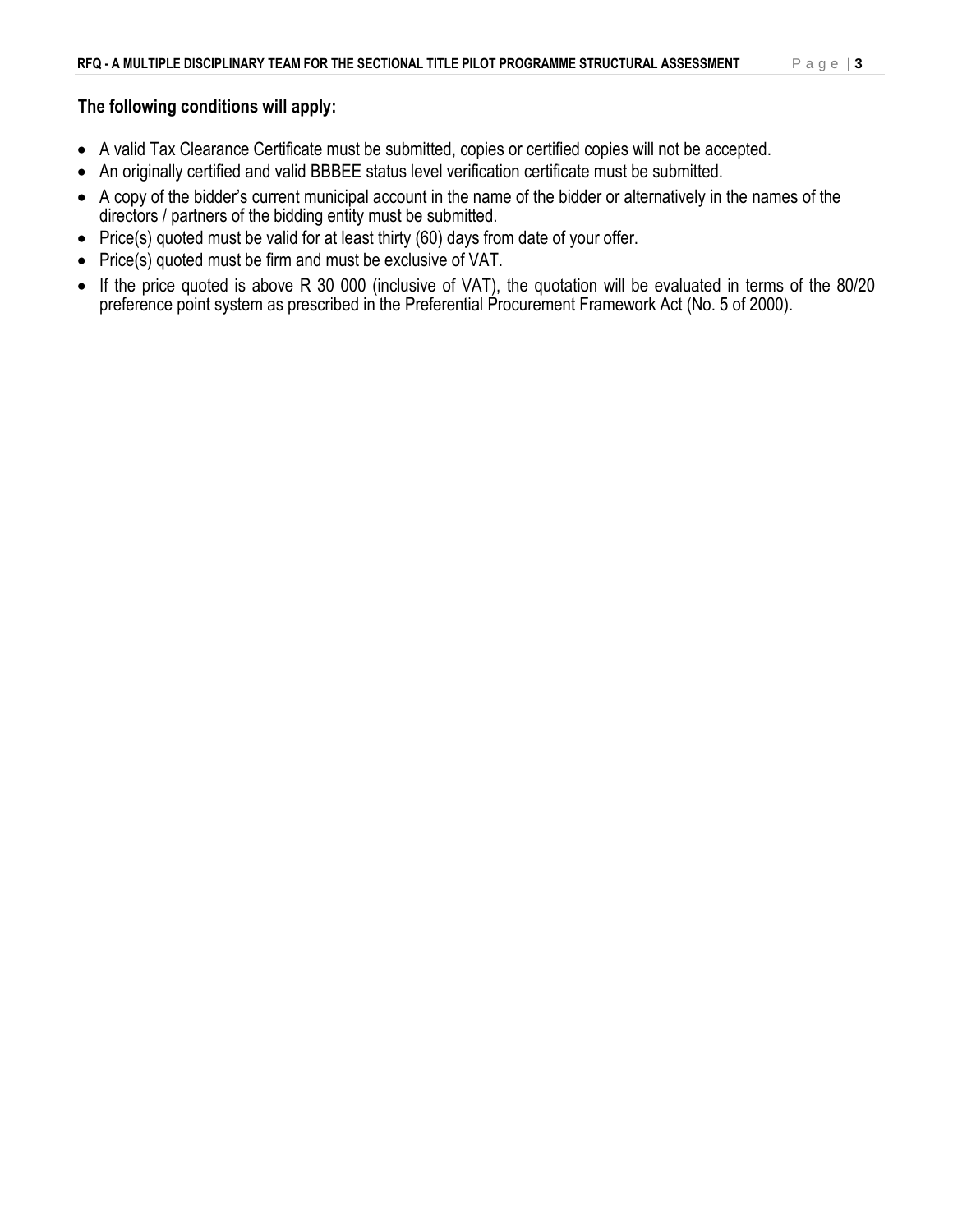#### **Failure to comply with these conditions may invalidate your offer.**

#### **To all our stakeholder**

#### **RE: The channels of reporting fraudulent and Corrupt Activities**

The City of Johannesburg has a **zero-tolerance approach to Fraud, Theft, Corruption, Maladministration, and Collusion** by suppliers with employees. To reinforce this commitment, more channels have been added to report any Fraudulent and Corrupt activities.

Instances of corporate fraud and misconduct remain a constant threat to service delivery. The City of Johannesburg took a resolution to adopt strategic interventions aimed at combatting fraud and corruption. The City took a decision to centralize the reporting of fraudulent and corrupt activities through the establishment of an independent fraud hotline which is managed by independent service providers.

All people doing business with the Johannesburg Development Agency are encouraged to report any corrupt or illegal practice.

Employees are encouraged to report fraud, waste or other concerns suggestive of dishonest or illegal activities.

**Anyone can report fraudulent and corrupt activities through one of the following channels:**

- Toll free number………………………………..0800 002 587
- Toll free Fax ………………………………………0800 007 788
- SMS (charged @ R1.50)………………………32840
- Email Address:…………………………………..anticorruption@tip-offs.com
- Web site:……………………………………………www.tip-off.com
- Free post:…………………………………………Free post, KNZ 138, Umhlanga, 4320



Let's join hands to take up the Fight against Fraud and Corruption in our society.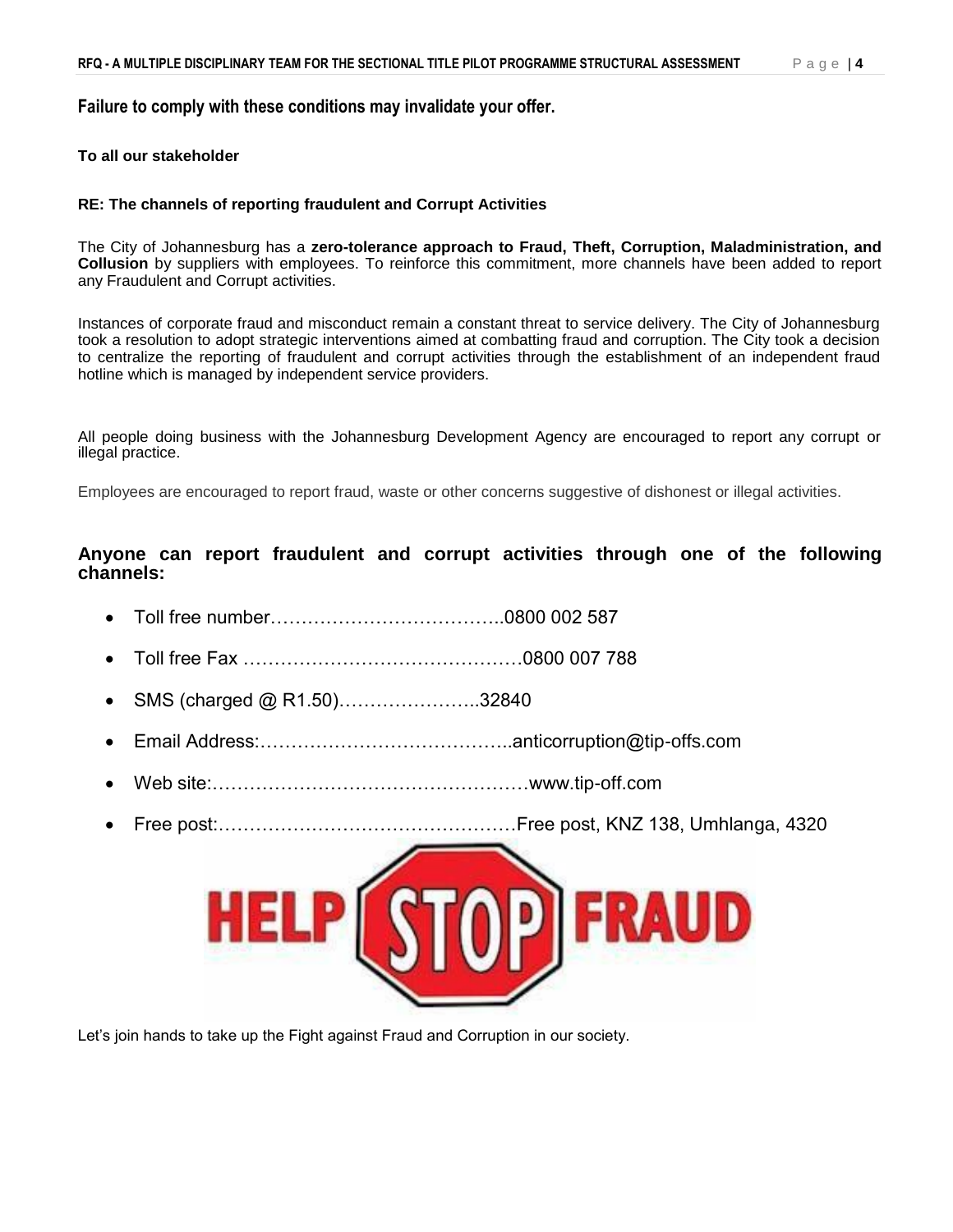#### **1. Overview**

Sectional title was introduced in South Africa in 1971. In terms of the model, there is a separation of ownership in land and in buildings. Sectional title owners have full ownership of their flat or unit and everything else is communal property. The Communal Property is owned and maintained by a Body Corporate which is a legal entity to be constituted thereafter in terms of the Section 21 Companies Act. The Body Corporate elects trustees to exercise the powers vested in the Bodies Corporate. In most cases, trustees appoint a managing agent to assist them with managing the sectional title scheme.

In order for the Body Corporate to manage common areas effectively, sectional title owners are required to pay levies. These levies cover costs of ongoing management by the managing agent, regular maintenance, incidental repairs (such as broken lifts), services charges and rates that are payable to the Local Council. A Body Corporate determines the setting of levies and their annual increases. This poses a particular problem, especially in the low to moderate income sectional titles market, because it is in the owners' interest to keep levies to a minimum. Consequently, most Body Corporates operate on a shoestring budget, and this has a significant impact on the quality of management and maintenance that is achieved. The dependency of the model on the success of the Body Corporate (and its ability to act beyond the self-interest of its individual members) has been its key shortcoming, in high, medium and lowincome arrangements. Specific problems include failure to set appropriate levies and to pay rates and service charges.

In 2006 there was a Sectional Title Pilot Project which undertook detailed research into five buildings in the Inner City commissioned by the City of Johannesburg. The research concluded that Inner City sectional title buildings are dysfunctional because of ineffective Bodies Corporate. Any effort to rehabilitate Sectional Title buildings must first address the weakness of their management structures in a way that resolves problems and applies real and effective sanction against non-performance. Second, the municipality must take on the responsibility of engaging effectively with the Bodies Corporate in respect of accurate and timeous billing and effective collection.

Dysfunctional Sectional Title Properties in the Inner City have the following negative consequences:

- Poor living environments for residents- no water, electricity, refuse services, extensive overcrowding, potential fire hazard
- Impact on Inner City Neighbourhoods to have dysfunctional buildings- difficult to attract investment in other properties
- Crime- ridden buildings
- Urban management challenges- impact on bulk services in area- water, sewerage, stormwater and electrical concerns
- Fiscal loss for the City due to non-payment of administered costs
- Negative impact on property value both on the subject erf and those adjacent to it.
- Prevents 'ownership' in the Inner City as well as depriving home buyers opportunities to move up the housing ladder in a post rental market.

As such the JDA has partnered with BASA, TUHF, ABSA, Nedbank, Standard Bank and FNB to run a Sectional Title programme for the Inner City of Johannesburg. As part of the Sectional Title Pilot, structural assessments will be required on 5 identified buildings, as per the scope below.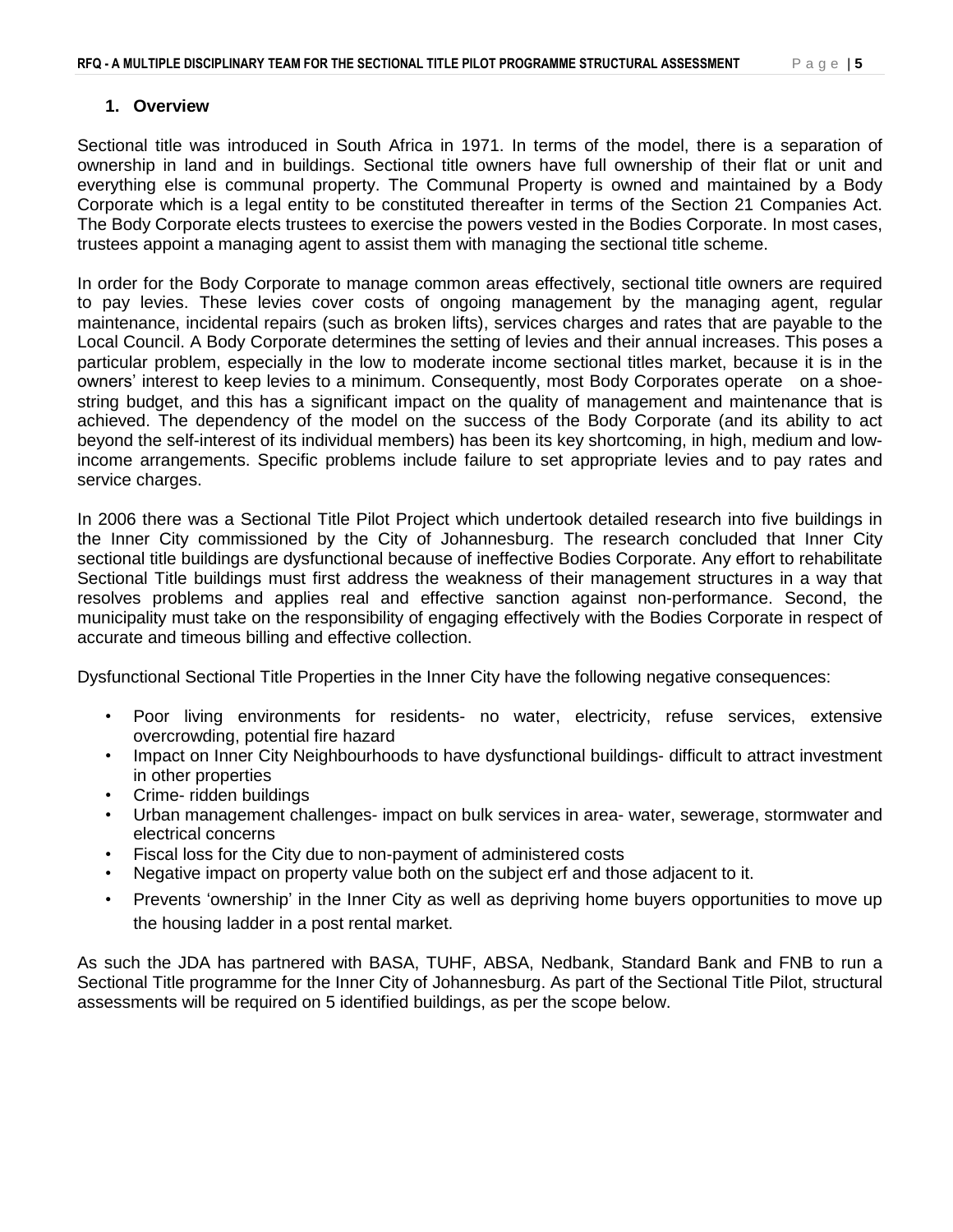#### **2. Location**

The focus of the Sectional Title Pilot Study is in Berea in the Inner City of Johannesburg. This medium density residential neighbourhood has a variety of Sectional Title buildings, which are dysfunctional. The project team will identify and make formal agreements with the residents of the 5 buildings to be assessed.

#### **3. Duration**

The estimated period of the project is to conclude on 30 June 2020. It is expected that the actual structural assessments will only require 1 month of the service providers time including, site visits and report writing.

#### **4. Professional Team**

The JDA is requesting proposals from experienced companies, consortiums and joint ventures to render the Engineering (Consortium of Engineers with Civil and Structural Engineers being lead consultants) services required for the condition assessment of the Sectional Title Rehabilitation Pilot in the 2019/20 financial year.

The Engineering (Civil, Structural, Electrical, Mechanical and Fire) services must be provided as a consortium or joint venture with all services found within the same company.

#### **5. Scope of Works**

| # | <b>Stage</b>      | <b>Task</b>                              | <b>Actions / Activities</b>                                                                                                                                                                       | <b>Outputs (not limited to)</b>                                                                                                                                                                                                                                                                                                                                                                                                                        |
|---|-------------------|------------------------------------------|---------------------------------------------------------------------------------------------------------------------------------------------------------------------------------------------------|--------------------------------------------------------------------------------------------------------------------------------------------------------------------------------------------------------------------------------------------------------------------------------------------------------------------------------------------------------------------------------------------------------------------------------------------------------|
| 1 | <b>Planning</b>   | <b>Project Planning</b>                  | Defining project work-plan and<br>$\blacksquare$<br>deliverables<br>Project kick-off meeting<br>$\overline{\phantom{a}}$<br>Project governance<br>$\overline{\phantom{a}}$                        | Inception Report within 2 week of meeting                                                                                                                                                                                                                                                                                                                                                                                                              |
| 2 | <b>Inspection</b> | <b>Existing</b><br>situation<br>analysis | On site investigation which<br>$\blacksquare$<br>comprises visual inspection of<br>conditional assessment of the<br>building condition, services and<br>structural integrity of the<br>facilities | Status of each facility, including:<br>Safety requirements<br>$\overline{\phantom{a}}$<br>Health and comfort requirements and use<br>$\overline{\phantom{a}}$<br>adequacy requirements<br>Design problems<br>$\overline{\phantom{a}}$<br><b>Building defects</b><br>$\overline{\phantom{a}}$<br>Lack of maintenance or inappropriate use<br>$\overline{\phantom{a}}$<br>Technical: electrical, waterproof,<br>structural and/or land issues            |
| 3 | <b>Analysis</b>   | Quantification                           | Document specific issues<br>÷,<br>requiring repair, renovation,<br>upgrading and/or retrofitting<br>measures required for the<br>building to perform functionally                                 | Template which covers the following elements<br>Safety / security<br>-<br>Facilities for people with Disabilities<br>$\overline{\phantom{a}}$<br>Architectural External - Shell / Roof<br>$\overline{\phantom{a}}$<br>Architectural Internal<br>$\overline{\phantom{a}}$<br><b>Electronic Services</b><br>$\overline{\phantom{a}}$<br><b>Electrical Services</b><br>Fire<br>$\overline{\phantom{a}}$<br>Plumbing / Wet Services<br>HVAC.<br>Structural |

**5.1** The condition assessment of the selected Sectional Title Buildings will include the following: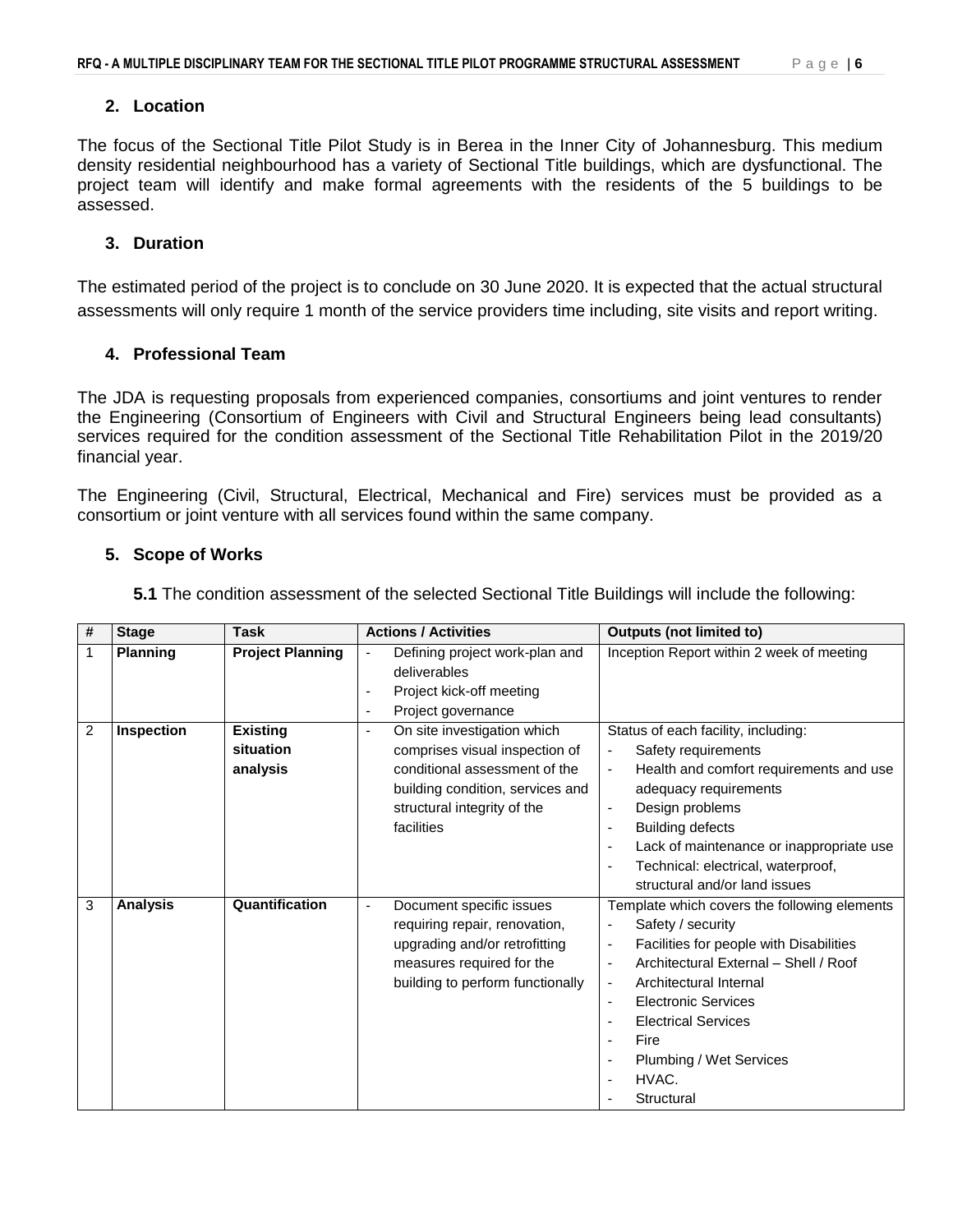| # | <b>Stage</b>      | <b>Task</b>   | <b>Actions / Activities</b>                            | <b>Outputs (not limited to)</b>                                         |
|---|-------------------|---------------|--------------------------------------------------------|-------------------------------------------------------------------------|
|   |                   |               |                                                        | <b>Town Planning</b><br>÷,                                              |
|   |                   |               |                                                        | <b>Site</b><br>÷                                                        |
|   |                   |               |                                                        | <b>Vertical Transport</b><br>÷                                          |
|   |                   |               |                                                        | Heritage<br>٠                                                           |
|   |                   |               |                                                        | Environmental<br>٠                                                      |
|   |                   |               |                                                        | Lifts (where in the building)<br>÷                                      |
| 4 | <b>Conclude</b>   | <b>Advise</b> | The conditional assessment must                        | Facility Condition Assessment Report on the                             |
|   |                   |               | be evaluated against the following:                    | overall integrity of the buildings in question,                         |
|   |                   |               | Best practice;<br>-                                    | with recommendations                                                    |
|   |                   |               | Compliance to SANS 10400;<br>$\overline{\phantom{a}}$  | Upgrading<br>$\qquad \qquad \blacksquare$                               |
|   |                   |               | <b>National Building Regulations</b>                   | Renewal (replace / rehabilitate)<br>$\overline{\phantom{a}}$            |
|   |                   |               | Compliance to the OHS Act;<br>$\overline{\phantom{a}}$ | De-commissioning or disposal<br>$\overline{\phantom{a}}$                |
|   |                   |               | Compliance to the<br>$\overline{\phantom{a}}$          |                                                                         |
|   |                   |               | Environmental ACT.                                     |                                                                         |
|   |                   |               | National Heritage Resources<br>$\blacksquare$          |                                                                         |
|   |                   |               | Act                                                    |                                                                         |
| 5 | <b>Project</b>    |               |                                                        | Allow for site visits as and when required                              |
|   | <b>Management</b> |               |                                                        | with a minimum of 2 site visits per site                                |
|   | and               |               |                                                        | Allow for revisions as the client deems fit<br>$\overline{\phantom{a}}$ |
|   | submission        |               |                                                        | Minimum of 5 project meetings including<br>$\overline{\phantom{a}}$     |
|   |                   |               |                                                        | a final presentation to Client Department                               |
|   |                   |               |                                                        | Final submission must be in the following<br>$\overline{\phantom{a}}$   |
|   |                   |               |                                                        | format:                                                                 |
|   |                   |               |                                                        | A final presentation in MS Word,<br>$\circ$                             |
|   |                   |               |                                                        | MS PowerPoint and PDF format                                            |
|   |                   |               |                                                        | Information repository on<br>$\circ$                                    |
|   |                   |               |                                                        | project on CD or flash stick                                            |
|   |                   |               |                                                        | Three unbound colour printed<br>$\circ$                                 |
|   |                   |               |                                                        | copies of the final document in                                         |
|   |                   |               |                                                        | either A3 or A4 format                                                  |

#### 5.2 **Deliverables**

l

Conditional Assessments which will be used by the client to;

- The current status of each property, that includes:
	- o Safety requirements
	- o Health and comfort requirements and use adequacy requirements
	- o Design problems
	- o Building defects
	- o Lack of maintenance or inappropriate use
	- o Technical: electrical, waterproof, structural and/or land issues
- To insure that the buildings and its premises are operationally safe and present no risk to the health and safety of persons<sup>1</sup>.
- Provide a Property Condition Assessment Report with recommendations with estimated costing related to:
	- o Upgrading
- o Renewal (replace / rehabilitate)

<sup>1</sup> [http://www.labour.gov.za/DOL/downloads/legislation/acts/occupational-health-and](http://www.labour.gov.za/DOL/downloads/legislation/acts/occupational-health-and-safety/amendments/Amended%20Act%20-%20Occupational%20Health%20and%20Safety.pdf)[safety/amendments/Amended%20Act%20-%20Occupational%20Health%20and%20Safety.pdf](http://www.labour.gov.za/DOL/downloads/legislation/acts/occupational-health-and-safety/amendments/Amended%20Act%20-%20Occupational%20Health%20and%20Safety.pdf)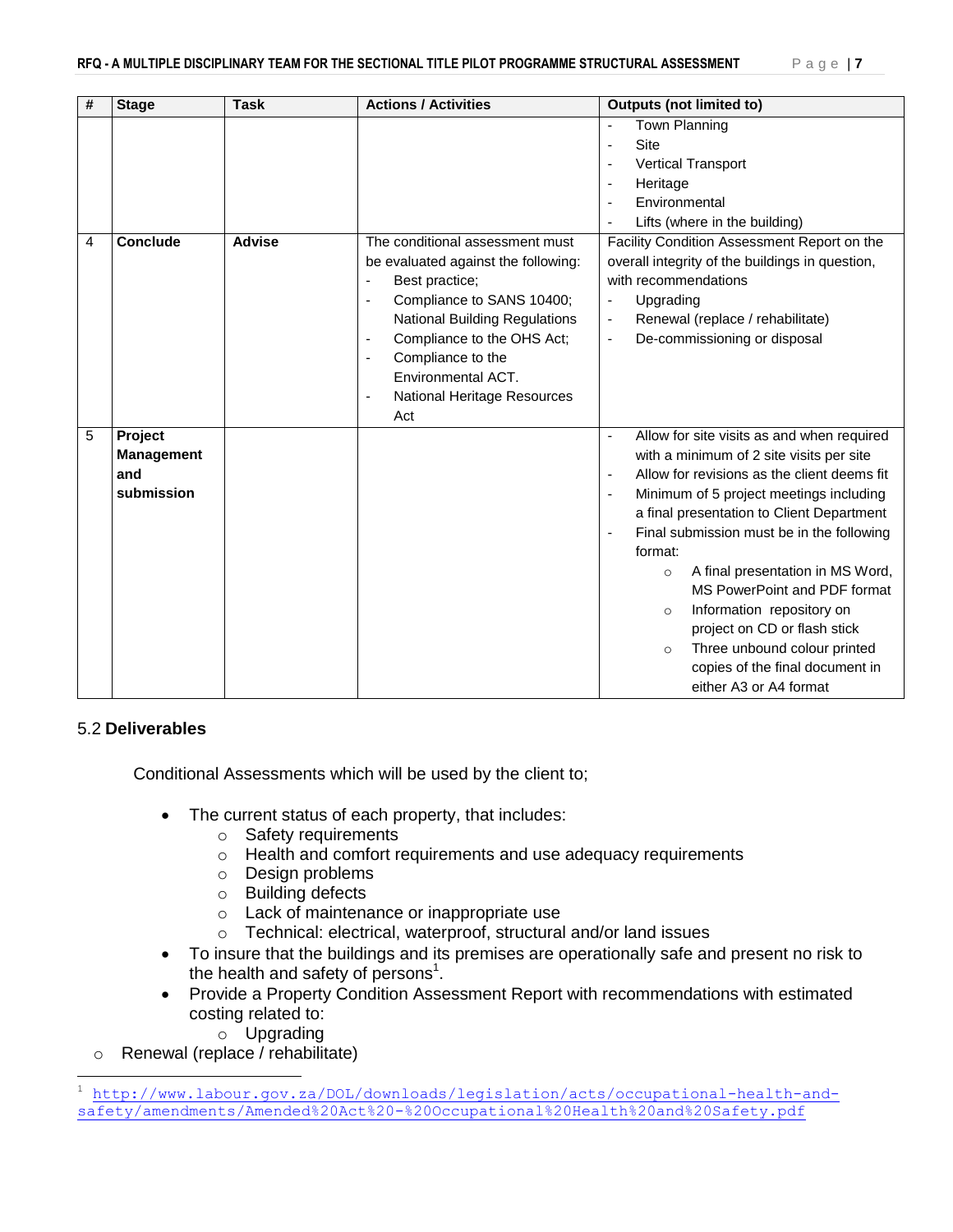### **6.PROPOSAL CONTENT**

The bidder's submission must provide the JDA with sufficient information to enable the employer to make a sound and fair evaluation of the proposal. It must clearly indicate the **relevant** previous experience, capability (CVs of Team), and capacity (Size of the organisation, availability of officials to undertake the task) of the bidding entity to undertake the project. The Quotation should **use the same item numbers as below**.

The following minimum documentation must be provided:

**6.1 THE "OFFER" PAGE MUST BE COMPLETED IN FULL AND SIGNED. Any bidder who fails to do so will be disqualified.** 

6.2 Tenderers are required to submit a detailed fee proposals based on the requirements set out in item 2 and 4 above and to ensure that the final **TOTAL FEE IS CORRECTLY TRANSFERRED TO THE "OFFER" PAGE**. Any bidder who fails to do so will be disqualified.

6.3 A valid Tax Compliance Status letter. No award will be made to a service provider whose tax matters are not in order with the South African Revenue Services**.**

- 6.4 No award will be made to a service provider who is not registered with the National Treasury Supplier Database.
- 6.5 Company registration documents.

6.6 A certified and valid BBBEE status levels verification certificate or a certified copy thereof, substantiating the bidding entities BBBEE rating or a sworn affidavit. Only certificates issued by verification agencies accredited by the South African Accreditation System (SANAS), or by registered auditors approved by the Independent Regulatory Board of Auditors (IRBA) will be accepted. **FAILURE TO SUBMIT AS REQUIRED WILL RESULT IN THE BIDDER SCORING ZERO (0) POINTS FOR BBBEE.**

6.7 Latest copy of the bidding entity's municipal rates account in the name of the bidding entity or alternatively in the names of the directors / partners of the bidding entity.

6.8 A statement from an independent auditor / accountant regarding the tenderer's financial standing to undertake this project.

6.9 Details of directors / partners / members and shareholders.

6.10 Certificates of membership/s to industry bodies.(If applicable)

6.11 A corporate brochure. Alternatively a brief summary of the entity's background.

6.12 Provide information on the individuals who will be assigned to **this project (NOT the entire company)**. The following **must** be addressed:

 $\blacktriangleright$ role/s and responsibility/ies on this project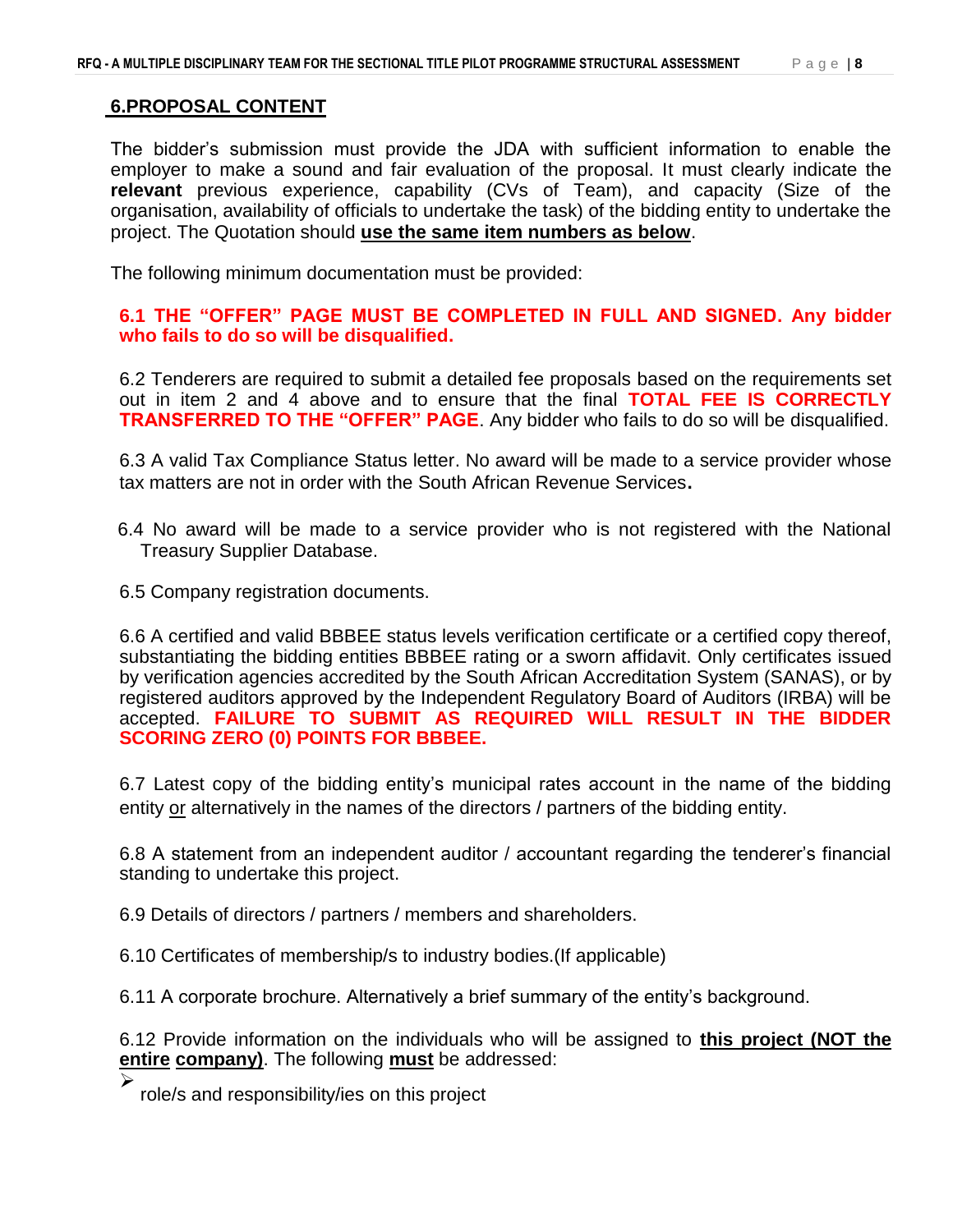- $\epsilon$  relevant qualifications
- umber of years of relevant experience in the industry and in the proposed role<br> $\geq$  a percentage estimate of the time planned to be dedicated to this project by
- a percentage estimate of the time planned to be dedicated to this project by each person
- $\rightarrow$  detailed CV's for each member of the team noting their specific relevant project experience [project description, role and responsibilities, project value.

6.13 The forms A to F annexed, must be scrutinized, completed in full and submitted together with your quotation.

**Failure to comply with the requirements in item 8 will result in tenderers being negatively scored for responsiveness or disqualified for non-compliance.**

#### **Note for consortium and joint ventures**

The items above are to be addressed and completed by **EACH** member of the consortium or joint venture.

- An agreement between all parties of the consortium or joint venture is to accompany the tender submission
- A lead consultant is to be appointed and noted in the submission

## **7. PRICING SCHEDULE**

| <b>Civil Engineer</b>                    |                                                                    |                |  |  |  |  |
|------------------------------------------|--------------------------------------------------------------------|----------------|--|--|--|--|
| <b>Conditional Assessment</b><br>Reports | <b>R</b>                                                           |                |  |  |  |  |
| <b>TOTAL FEE: excluding VAT</b>          | <b>R</b>                                                           |                |  |  |  |  |
|                                          | <b>Structural Engineer</b>                                         |                |  |  |  |  |
| <b>Conditional Assessment</b><br>Reports | <b>R</b>                                                           |                |  |  |  |  |
| <b>TOTAL FEE: excluding VAT</b>          | R                                                                  |                |  |  |  |  |
|                                          | <b>Electrical Engineer</b>                                         |                |  |  |  |  |
| <b>Condition Assessment</b><br>Reports   | <b>R</b>                                                           |                |  |  |  |  |
| <b>TOTAL FEE: excluding VAT</b>          |                                                                    |                |  |  |  |  |
|                                          | <b>Mechanical &amp; Fire Engineers</b>                             |                |  |  |  |  |
| <b>Condition Assessment</b><br>Reports   | <b>R</b>                                                           |                |  |  |  |  |
| <b>TOTAL FEE: excluding VAT</b>          | R                                                                  |                |  |  |  |  |
| <b>VAT</b>                               | TOTAL FEE FOR CONDITION ASSESMENT FOR ALL DISCIPLINES<br>excluding | $\mathsf{R}$ . |  |  |  |  |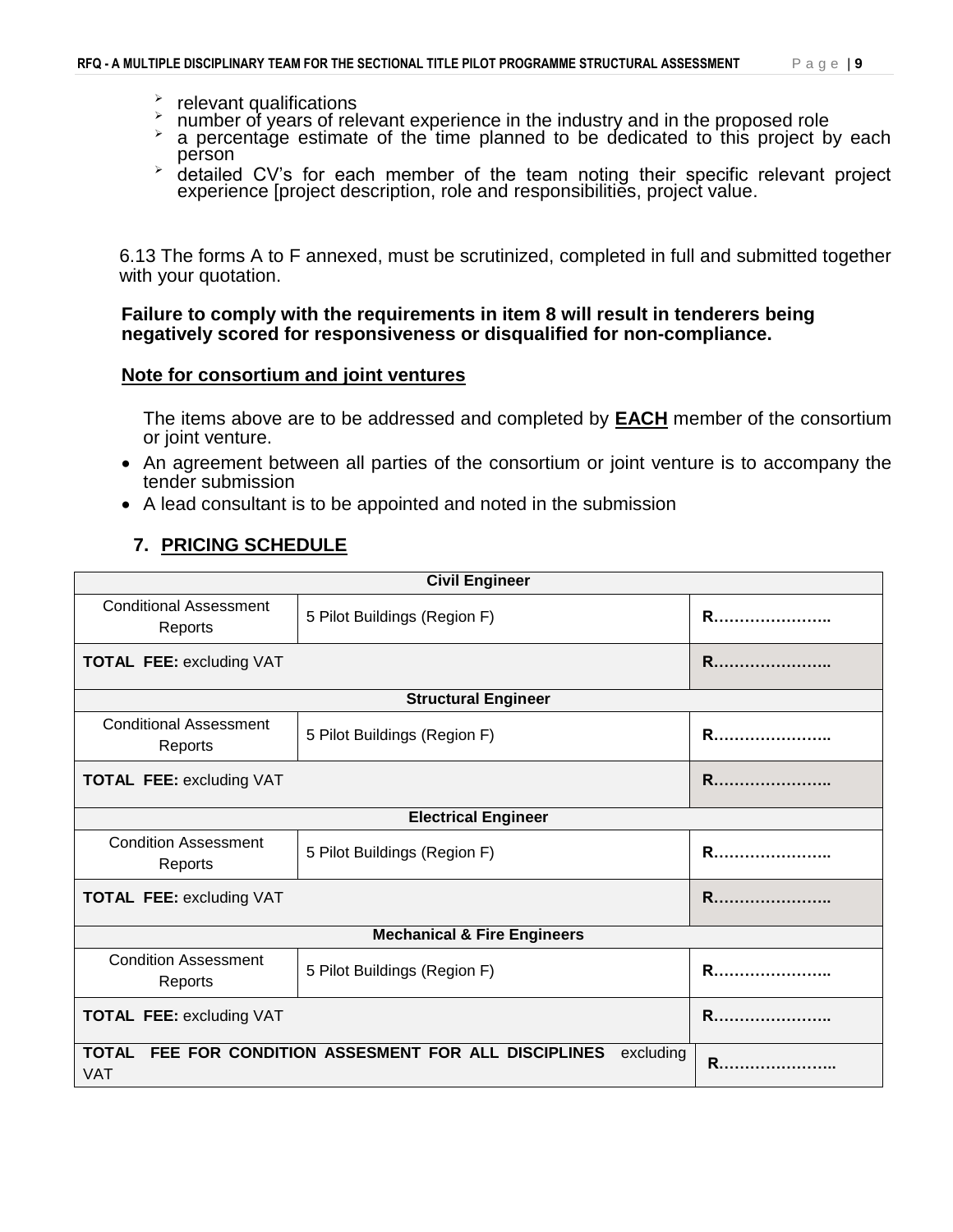| <b>PROVISIONAL SUM FOR SPECIALIST STUDIES</b>                                                                                                                                          | R 30 000.00 |
|----------------------------------------------------------------------------------------------------------------------------------------------------------------------------------------|-------------|
| <b>TOTAL FEE FOR CONSORTIUM</b><br>(TOTAL Civil Engineer PLUS TOTAL Structural Engineer PLUS TOTAL Electrical<br>Engineer PLUS TOTAL Mechanical & Fire Engineers PLUS provisional sum) |             |

### **IMPORTANT NOTICE: IN YOUR RESPONSE YOU ARE REQUESTED TO PROVIDE US WITH A DETAILED FEE PROPOSAL TABLE FORMAT OF YOUR FEE BREAKDOWN FOR THE REQUIRED ITEMS REQUESTED.**

### **TENDERERS MUST ENSURE THAT THE FINAL TOTAL FEE IS CORRECTLY CARRIED TO THE "OFFER" PAGE. THE VALUE RECORDED ON THE OFFER PAGE WILL BE REGARDED AS THE TENDERED AMOUNT.**

**FAILING TO PRICE AS REQUIRED WILL RESULT IN THE TENDER BEING DISQUALIFIED.**

### **8. ASSESSMENT CRITERIA**

Submissions will be evaluated on the criteria to follow:

- Compliance
- Technical
- Price and BEE

## **8.1 Compliance**

**Bidders will be disqualified for:**

- **If any of its directors are listed on the register of defaulters;**
- **In the case of a bidder who during the last five years has failed to perform satisfactorily on previous contracts with the JDA or any other organ of state after written notice was given to that bidder that performance was unsatisfactory;**
- **Bidders who did not complete, in full, the tender offer page (i.e. priced, all registration numbers provided and signed);**
- **Bidders whose tender document has been completed in pencil;**
- **Bidders whose document has been faxed;**
- **Bidders whose tender document has been received after the closing time;**
- **Bidders whose tender document has not been deposited in the tender box at the time of closing;**
- **Bidders who fail to price as required i.e. as stipulated in item 4 herein;**
- **Bidders who did not comply with any other requirement as set out in the tender specifications;**
- **Bidders who failed to attend the compulsory tender briefing session;**
- **Bidders who have any directors in the employment of the state.**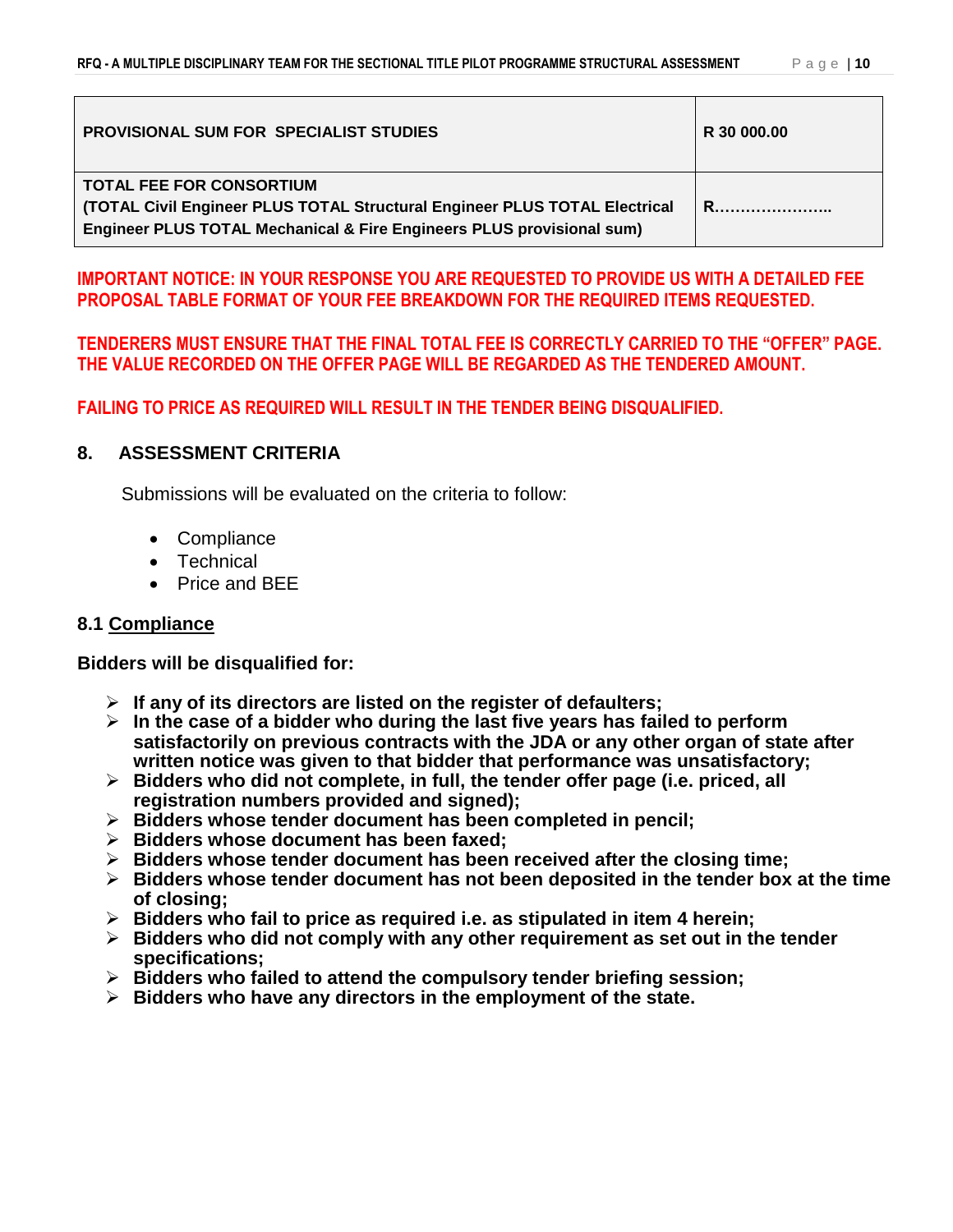## **8.2 Technical**

### **BIDDERS WILL BE REQUIRED TO SCORE A TOTAL OF 150 POINTS OUT OF THE 250 POINTS MAXIMUM (60%) IN ORDER TO PROCEED TO PRICE AND BBBEE.**

| <b>Variables</b>                                        | Weighting       | Criteria                                                                                                                                                                           | Description of criteria                                                                                                    | <b>Points</b> |  |  |  |
|---------------------------------------------------------|-----------------|------------------------------------------------------------------------------------------------------------------------------------------------------------------------------------|----------------------------------------------------------------------------------------------------------------------------|---------------|--|--|--|
|                                                         | 150             | <b>CONSORTIUM OF ENGINEERS</b>                                                                                                                                                     |                                                                                                                            |               |  |  |  |
| <b>EXPERIENCE OF</b>                                    | 50              | <b>CIVIL ENGINEER</b>                                                                                                                                                              |                                                                                                                            |               |  |  |  |
| <b>PROPOSED TEAM</b><br>per item 6.13 and<br>Annexure F |                 | Project Lead / Senior Engineer<br>10 years of experience as a Lead / Senior<br>Civil Engineer on building projects<br>ECSA professional registration (Pr Tech or Pr                |                                                                                                                            | 50            |  |  |  |
|                                                         | 40              | Eng)<br><b>STRUCTURAL ENGINEER</b>                                                                                                                                                 |                                                                                                                            |               |  |  |  |
|                                                         |                 | Senior Engineer<br>10 years of experience as a Lead / Senior<br>Structural Engineer on building projects<br>ECSA professional registration (Pr Tech or Pr<br>Eng)                  | CV's must show projects, values, roles                                                                                     | 40            |  |  |  |
|                                                         | 20              | <b>ELECTRICAL ENGINEER</b>                                                                                                                                                         | played and period. If any information is not<br>contained in the CV then zero points will be                               |               |  |  |  |
|                                                         |                 | Senior Engineer<br>8<br>years of experience as a Lead / Senior<br>Electrical Engineer on building projects<br>ECSA professional registration (Pr Tech or Pr                        | awarded<br>CV's provided must be as per the resources<br>recorded on the organogram (Annexure F).                          | 20            |  |  |  |
|                                                         | $\overline{20}$ | Eng)<br><b>MECHANICAL ENGINEER</b>                                                                                                                                                 | In addition proof of relevant qualifications                                                                               |               |  |  |  |
|                                                         |                 | Senior Engineer<br>10 years of experience as a Lead / Senior<br>Mechanical Engineer on building projects<br>ECSA professional registration (Pr Tech or Pr<br>Eng)                  | and of memberships to relevant<br>professional associations must also be<br>provided for the above proposed<br>candidates. | 20            |  |  |  |
|                                                         | $\overline{20}$ | <b>FIRE ENGINEER</b>                                                                                                                                                               |                                                                                                                            |               |  |  |  |
|                                                         |                 | Senior Engineer<br>10 years of experience as a Lead / Senior<br>Fire Engineer/Mechanical Engineer on<br>building projects<br>ECSA professional registration (Pr Tech or Pr<br>Eng) |                                                                                                                            | 20            |  |  |  |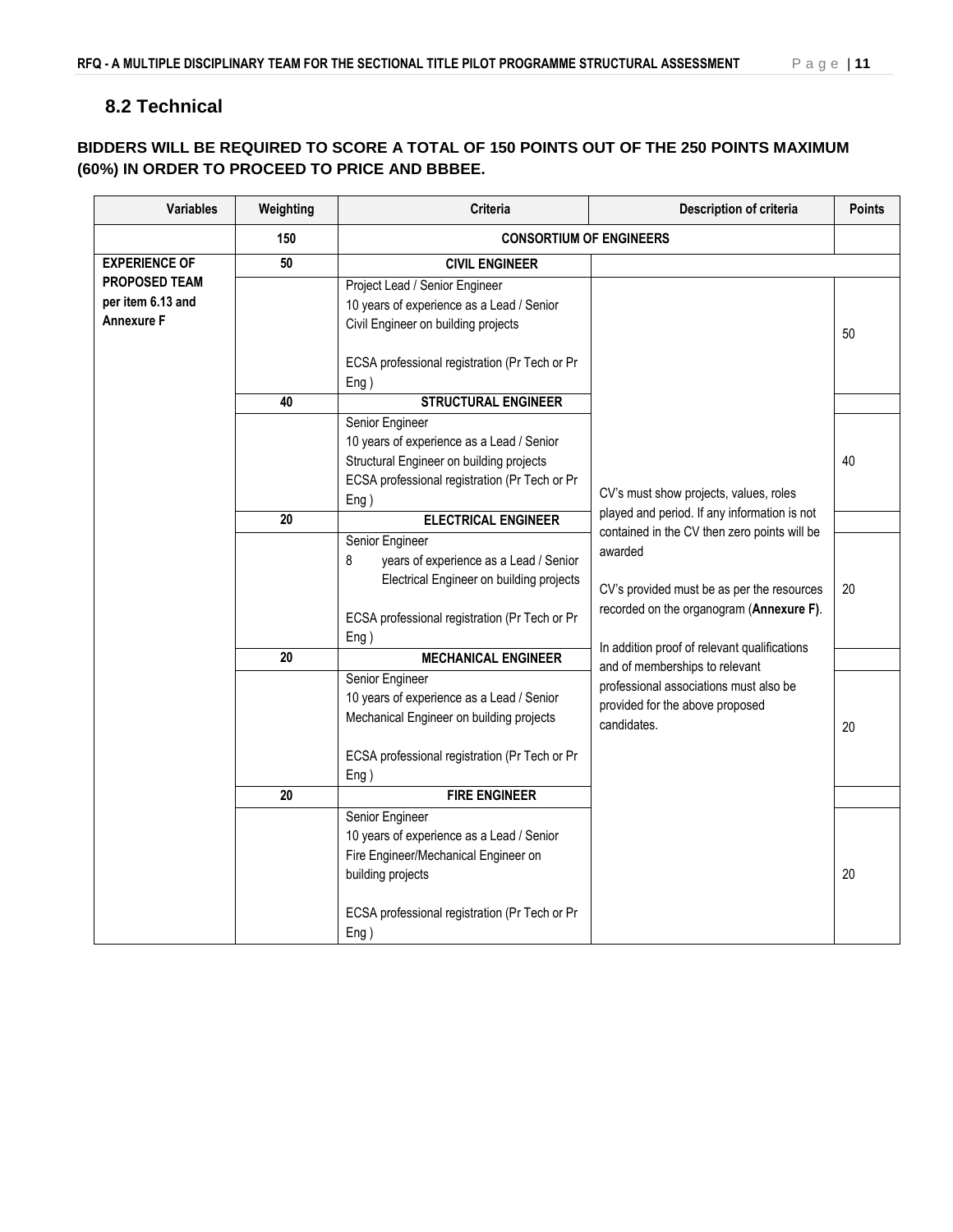| <b>Variables</b>                                            |                         | <b>Criteria</b>                                 | <b>Description of criteria</b>                                                                                                                                                                                                                                                                            | <b>Points</b> |  |  |  |  |  |  |  |  |  |  |  |                                               |                                                                                                         |    |
|-------------------------------------------------------------|-------------------------|-------------------------------------------------|-----------------------------------------------------------------------------------------------------------------------------------------------------------------------------------------------------------------------------------------------------------------------------------------------------------|---------------|--|--|--|--|--|--|--|--|--|--|--|-----------------------------------------------|---------------------------------------------------------------------------------------------------------|----|
|                                                             | 100                     |                                                 | <b>COMPANY EXPERIENCE</b>                                                                                                                                                                                                                                                                                 |               |  |  |  |  |  |  |  |  |  |  |  |                                               |                                                                                                         |    |
| <b>COMPANY</b>                                              | 50                      |                                                 | <b>SCHEDULE OF COMPLETED PROJECTS</b>                                                                                                                                                                                                                                                                     |               |  |  |  |  |  |  |  |  |  |  |  |                                               |                                                                                                         |    |
| <b>EXPERIENCE</b><br>per item 6.14 and<br><b>Annexure G</b> | Five projects completed | Points will only be allocated for rendering the | 50                                                                                                                                                                                                                                                                                                        |               |  |  |  |  |  |  |  |  |  |  |  |                                               |                                                                                                         |    |
|                                                             |                         | Three to four projects completed                | required Condition Assessments on related<br>building projects completed in the past 5 years                                                                                                                                                                                                              | 30            |  |  |  |  |  |  |  |  |  |  |  |                                               |                                                                                                         |    |
|                                                             |                         | One to two project completed                    | $(6.14 / \text{Annexure G})$                                                                                                                                                                                                                                                                              | 10            |  |  |  |  |  |  |  |  |  |  |  |                                               |                                                                                                         |    |
|                                                             | 50                      | REFERENCES FOR COMPLETED PROJECTS               |                                                                                                                                                                                                                                                                                                           |               |  |  |  |  |  |  |  |  |  |  |  |                                               |                                                                                                         |    |
|                                                             |                         | Five satisfactory project references            | Points will only be allocated for rendering the<br>required Condition Assessments on building<br>related projects completed in the past 5 years                                                                                                                                                           | 50            |  |  |  |  |  |  |  |  |  |  |  |                                               |                                                                                                         |    |
|                                                             |                         |                                                 |                                                                                                                                                                                                                                                                                                           |               |  |  |  |  |  |  |  |  |  |  |  | Three to four satisfactory project references | (Annexure G)<br>References must be on client letterhead or<br>document stamped, dated and signed by the | 30 |
|                                                             |                         | One to two satisfactory project references      | client and must include the name and<br>description of the project, and it must confirm<br>the service rendered, the value, the completion<br>date; and it must rate the service rendered.<br>If any of the required information is not<br>contained in the reference then zero points will<br>be awarded | 10            |  |  |  |  |  |  |  |  |  |  |  |                                               |                                                                                                         |    |

## **8.3 Price and Empowerment**

Having completed a technical evaluation, the procedure for the evaluation of technically qualifying tenders is Method 2 (Price and Preferences). The Preference Point System assigns a score to each tenderer based on the tender price and on the tenderer's BBBEE status. These scores are combined to determine an overall score for the tender. The tender with the highest score will be considered for acceptance.

The Preference Point System will be applied as follows:

- $\triangleright$  For tenders below R50 million
	- 80 points are assigned to price
	- Up to 20 points are assigned to BBBEE status per the table under item 7.3.1
- $\triangleright$  Points scored will be rounded off to the nearest 2 decimal places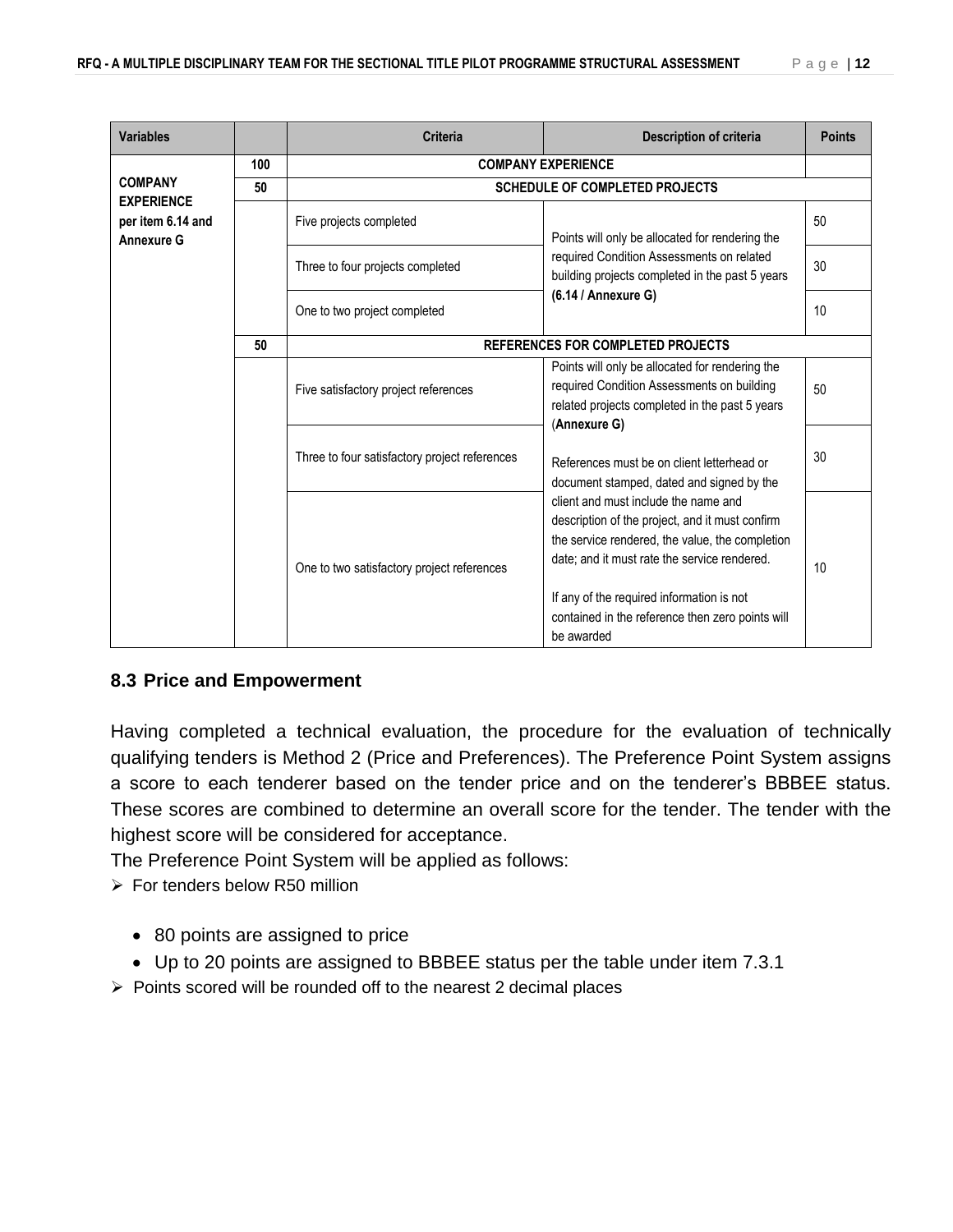#### 8.3.1Points awarded for BBBEE status level

Points will be awarded for empowerment (BBBEE), in accordance with the Preferential Procurement Regulations 2017 published in Government Gazette No. 40553 dated 20 January 2017. The table overleaf is applicable in this regard:

| <b>B-BBEE Status Level</b>       | Number of Points          |
|----------------------------------|---------------------------|
| Of Contributor                   | Tenders above R50 million |
|                                  | 20                        |
|                                  | 18                        |
|                                  | 14                        |
|                                  | 12                        |
|                                  | 8                         |
|                                  | 6                         |
|                                  |                           |
|                                  |                           |
| <b>Non-Compliant contributor</b> |                           |

### **Notes**

- 8.3.1.1 "B-BBEE status level of contributor" means the B-BBEE status received by a measured entity based on its overall performance using the relevant scorecard contained in the Codes of Good Practice on Black Economic Empowerment, issued in terms of section 9(1) of the Broad-Based Black Economic Empowerment Act ( Act No.53 of 2003).
- 8.3.1.2 Tenderers must submit their original and valid B-BBEE status level verification certificate substantiating their B-BBEE rating. Certificates issued by either verification agencies accredited by the South African Accreditation System (SANAS) or by registered auditors approved by the Independent Regulatory Board for Auditors (IRBA) are acceptable. **FAILURE TO SUBMIT A BBBEE STATUS LEVEL CERTIFICATE WILL RESULT IN THE BIDDER SCORING ZERO (0) POINTS FOR BBBEE.**
- 8.3.1.3 An EME must submit a sworn affidavit confirming the following:
	- Annual Turnover Revenue of R10 million or less; and
	- Level of Black ownership
	- Any misrepresentation in terms of bullet point above constitutes a criminal offence as set out in the B-BBEE Act as amended.
- 8.3.1.4 The submission of such certificates must comply with the requirements of instructions and guidelines issued by the National Treasury and be in accordance with notices published by the Department of Trade and Industry in the Government Gazette.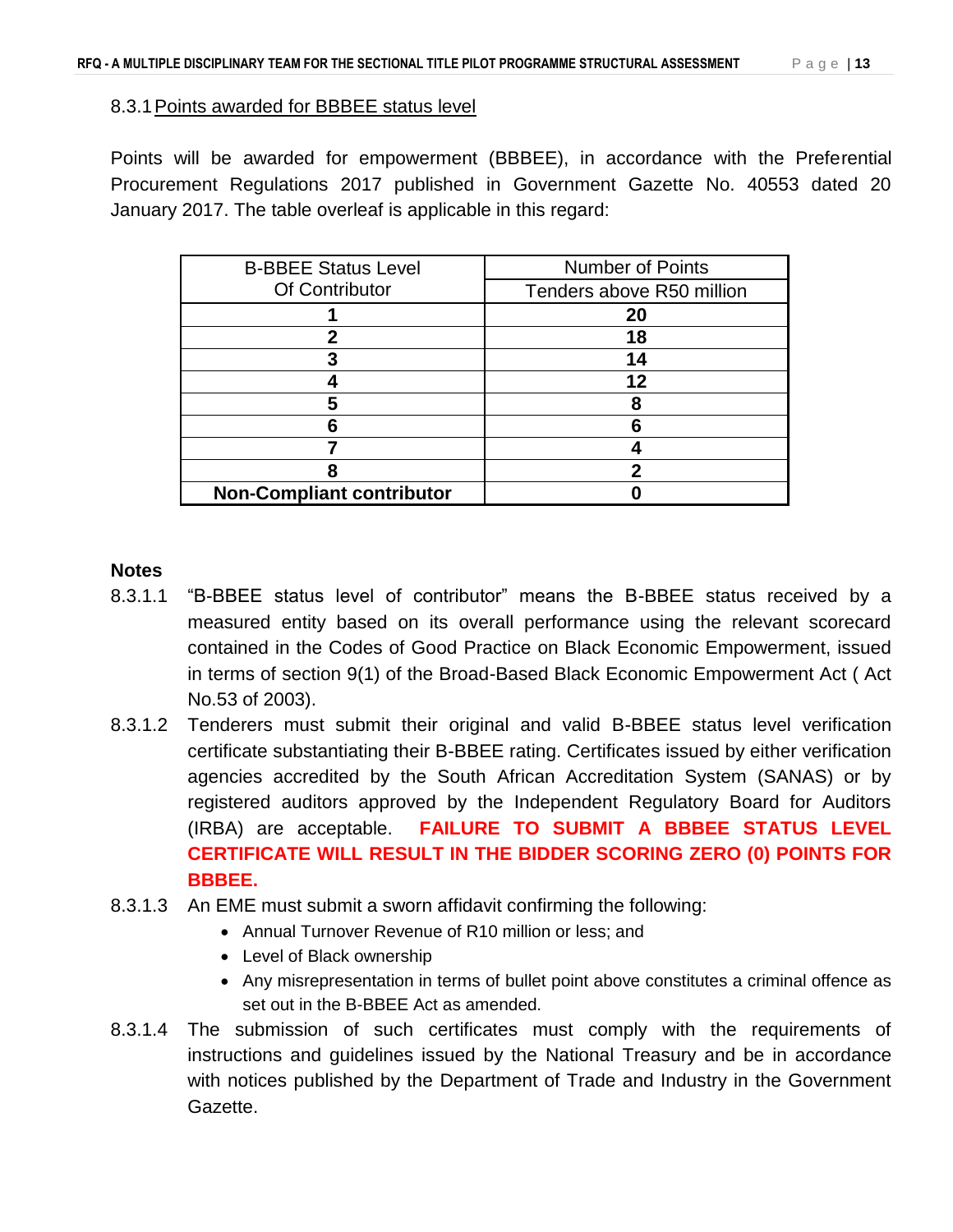- 8.3.1.5 A trust, consortium or joint venture will qualify for points for their B-BBEE status level as a legal entity, provided that the entity submits their B-BBEE status level certificate.
- 8.3.1.6 A trust, consortium or joint venture will qualify for points for their B-BBEE status level as an unincorporated entity, provided that the entity submits their consolidated B-BBEE scorecard as if they were a group structure and that such a consolidated B-BBEE scorecard is prepared for every separate tender.
- 8.3.1.7 A person will not be awarded points for B-BBEE status level if it is indicated in the tender documents that such a tenderer intends sub-contracting more than 25% of the value of the contract to any other enterprise that does not qualify for at least the points that such a tenderer qualifies for.
- 8.3.1.8 A person awarded a contract will not be permitted to sub-contract more than 25% of the value of the contract to any other enterprise that does not have an equal or higher B-BBEE status level than the person concerned.

## 8.3.2Formula for scoring tender price

The following formula will be used to calculate the points for price.

$$
P_s = X [1 - (Pt - P_{min})]
$$

**Pmin**

**Where** 

**P<sup>s</sup> =** Points scored for comparative price of tender under consideration

**P<sup>t</sup> =** Comparative price of tender under consideration

**Pmin** = Comparative price of lowest acceptable tender

**X = Points** assigned to price

6.3.3The total preference points for a tender are calculated with the formula

## $PP = P_s + P_{bee}$  Where

**PP** is the total number of preference points scored by the tenderer

**P<sup>s</sup>** is the points scored for the comparative price of the tenderer, and

**Pbee** is the number of points awarded to the tenderer based on his certified B-BBEE status level.

## **9. CLOSING DATE, TIME AND VENUE FOR SUBMISSIONS**

The words **"RFQ - A MULTIPLE DISCIPLINARY TEAM FOR THE SECTIONAL TITLE PILOT PROGRAMME STRUCTURAL ASSESSMENT "**must be written / typed clearly on the envelope. The envelope must be deposited in the tender box at the **Johannesburg Development Agency, Ground Floor, The Bus Factory, 3 Helen Joseph ( former President Street), Newtown** only between the hours of 08H00 and 12H00**.**

**The Tender closes at 06 December 2019, 12:00.**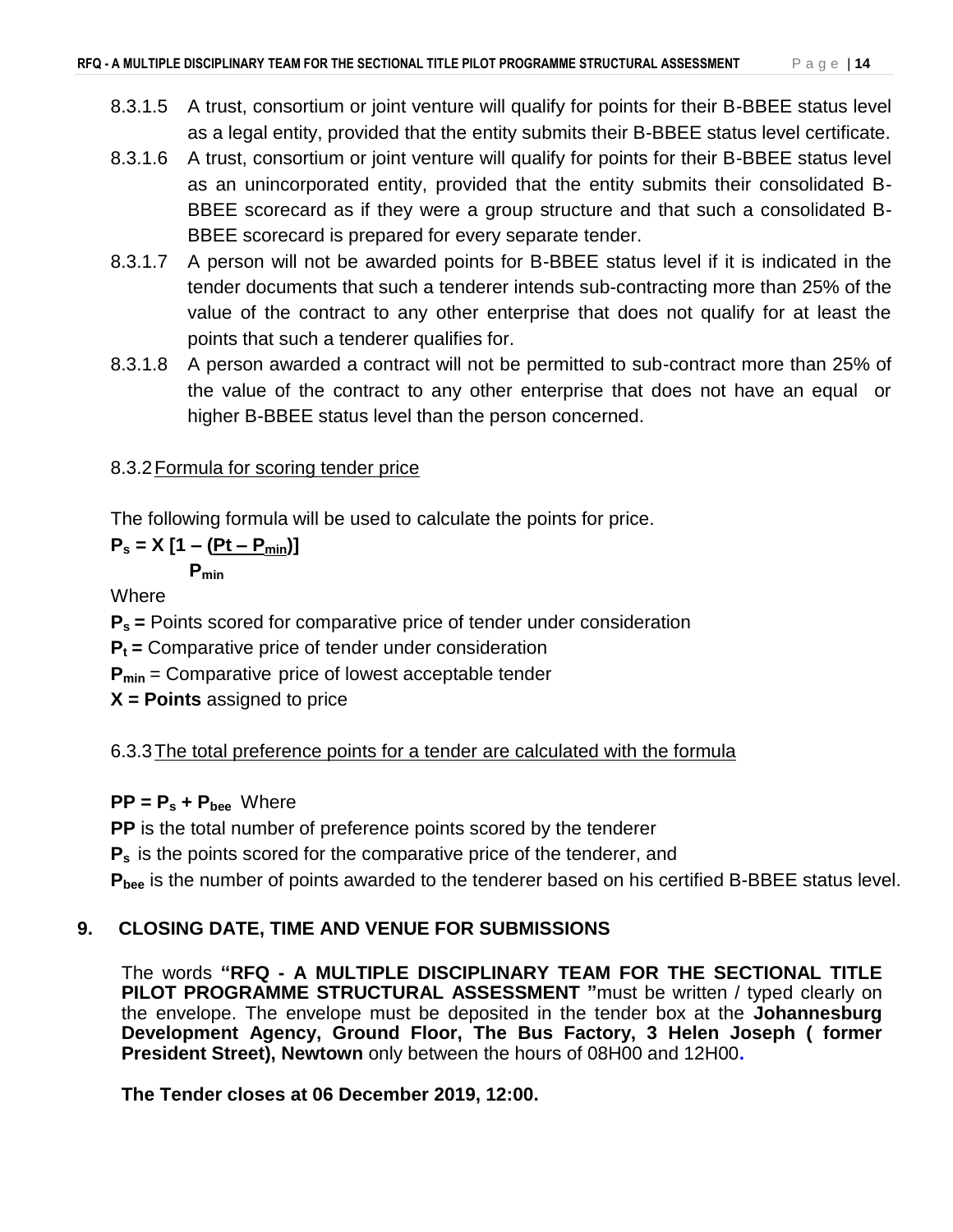#### **NO LATE / TELEPHONIC / FAXED / POSTAL TENDERS WILL BE ACCEPTED OR CONSIDERED**.

The Johannesburg Development Agency's selection of qualifying quotations shall be in the Johannesburg Development Agency's sole discretion and shall be final. The Johannesburg Development Agency does not bind itself to accept any particular Quotation and no correspondence will be entered into.

Queries can be addressed in writing to: Nicolette Pingo E-mail: [npingo@jda.org.za](mailto:npingo@jda.org.za)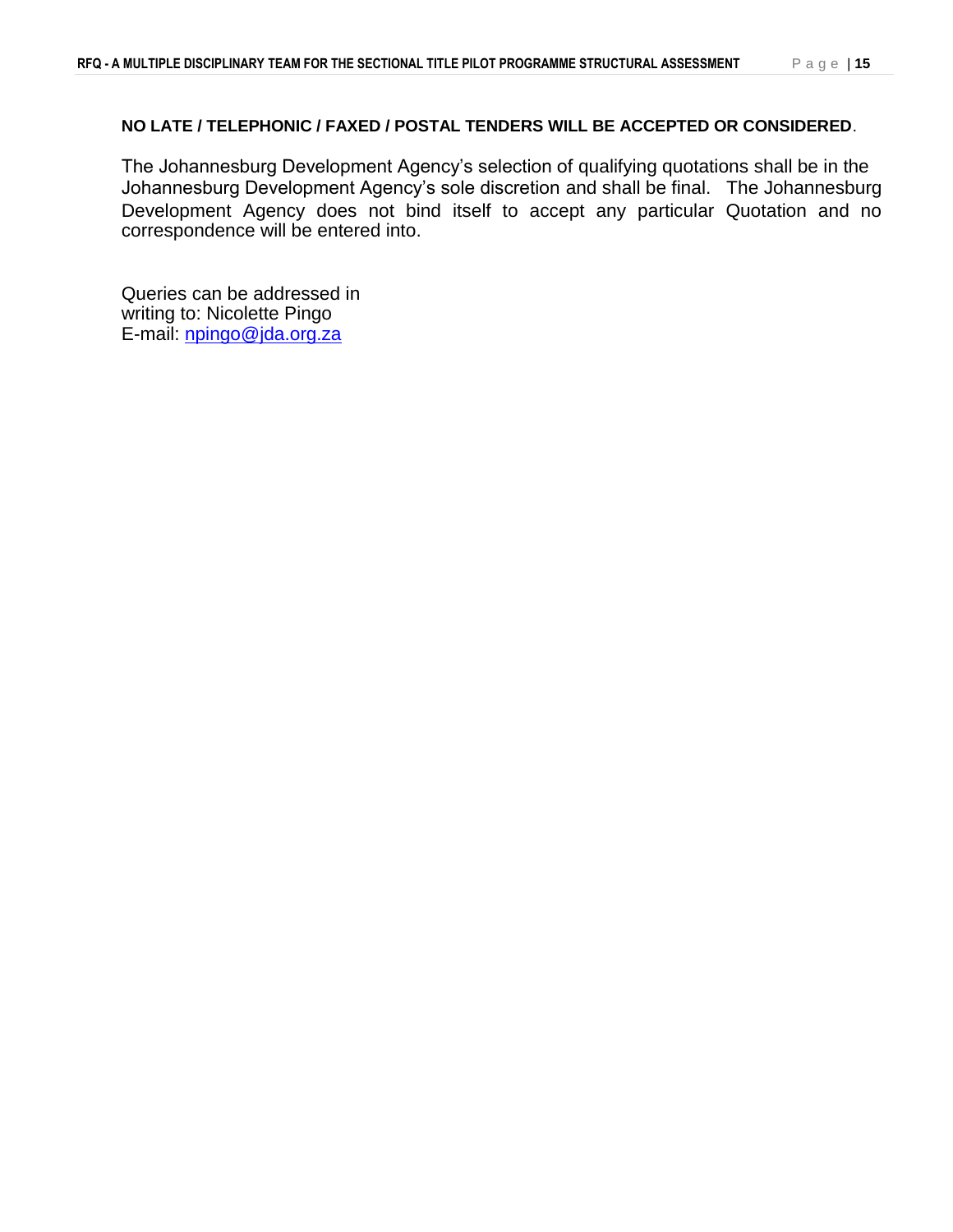#### **FORM A: BUSINESS DECLARATION**

| <b>Tender/RFP Number</b> |                                                                 |                                                                                                                               |
|--------------------------|-----------------------------------------------------------------|-------------------------------------------------------------------------------------------------------------------------------|
|                          | <b>Tender/RFP Description</b>                                   |                                                                                                                               |
| <b>Name of Company</b>   |                                                                 |                                                                                                                               |
| <b>Contact Person</b>    |                                                                 |                                                                                                                               |
| <b>Postal Address</b>    |                                                                 |                                                                                                                               |
|                          |                                                                 |                                                                                                                               |
|                          |                                                                 |                                                                                                                               |
| <b>Physical Address</b>  |                                                                 |                                                                                                                               |
|                          |                                                                 |                                                                                                                               |
|                          |                                                                 |                                                                                                                               |
| <b>Telephone Number</b>  |                                                                 |                                                                                                                               |
| <b>Fax Number</b>        |                                                                 |                                                                                                                               |
| <b>Cell Number</b>       |                                                                 |                                                                                                                               |
| <b>E-mail Address</b>    |                                                                 |                                                                                                                               |
|                          | <b>Company/enterprise Income</b><br><b>Tax Reference Number</b> | (Insert personal income tax number if a one person business and personal income tax numbers of all partners if a partnership) |
|                          |                                                                 |                                                                                                                               |
| 1.<br>❏                  | Type of firm<br>Partnership                                     |                                                                                                                               |
| ❏                        | One person business/sole trader                                 |                                                                                                                               |
| $\Box$                   | Close corporation                                               |                                                                                                                               |
| □                        | Public company                                                  |                                                                                                                               |
| $\Box$                   | Private company                                                 |                                                                                                                               |
| 2.                       | (Tick one box)<br><b>Principal business activities</b>          |                                                                                                                               |
|                          |                                                                 |                                                                                                                               |

**……………………………...…………….……………………………………….…………………………..**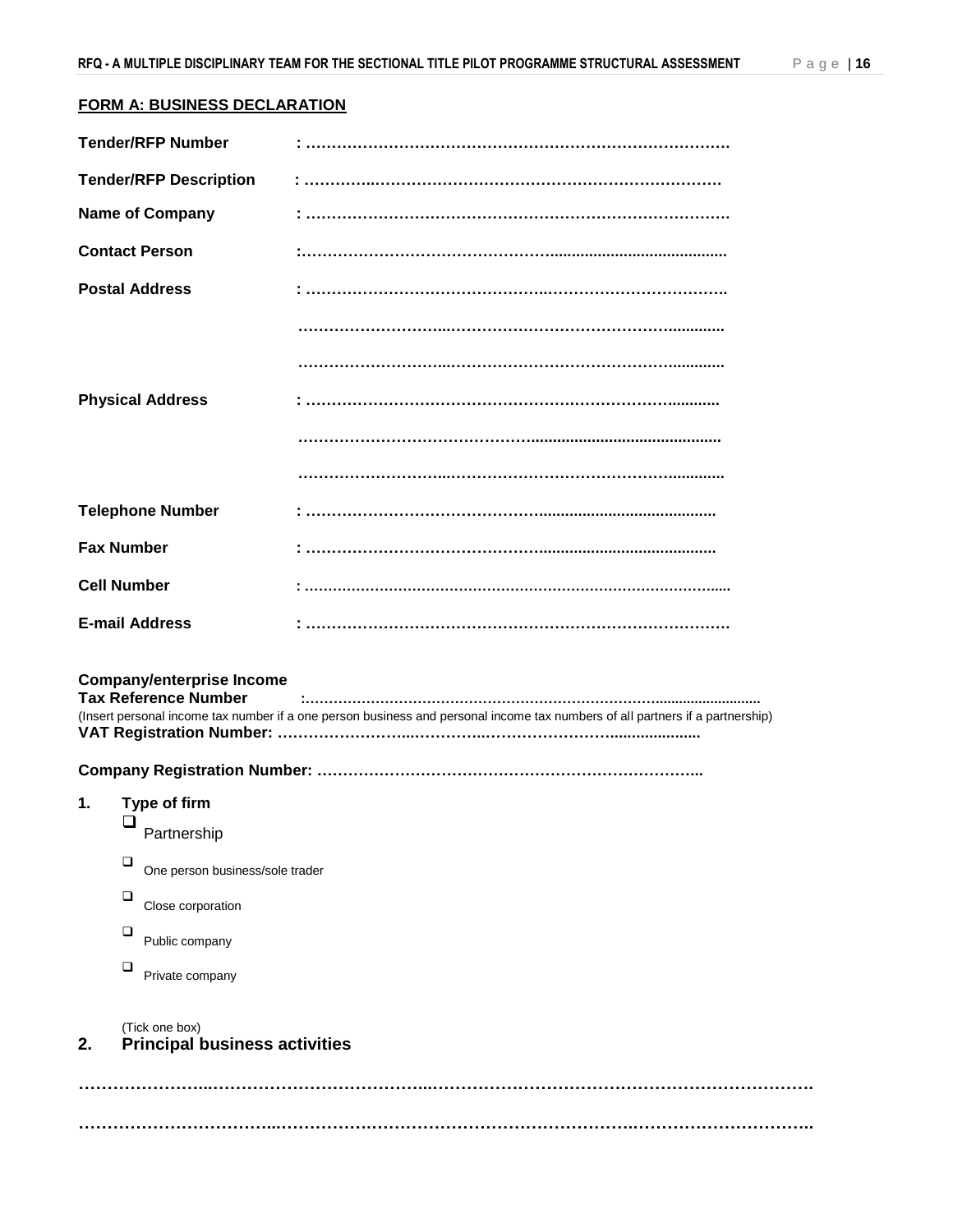- **…………………………………………………………………………………………………………………**
- **3. Total number of years company has been in business: ….………………..……………….**
- **4. Detail all trade associations/professional bodies in which you have membership**

**……………………………………………………………………………………………………...………… …………………………………………………………………………………………................................**

**………………………………………………………………………………………………………………...**

**5. Did the firm exist under a previous name?** 

 $\Box$  Yes

 $\Box$  No

(Tick one box)

**If yes, what was its previous name? ………………….……………………..…………………………….**

**6. How many permanent staff members are employed by the firm:** 

**Full Time : ……………………. Part Time : …………………….**

**7. In the case of a firm which renders services for different disciplines, how many permanent staff members are employed by the firm in the discipline for which you are tendering:** 

|  | <b>Full Time:</b> |  |  |  |  |  |  |  |  |  |  |  |  |  |  |  |  |
|--|-------------------|--|--|--|--|--|--|--|--|--|--|--|--|--|--|--|--|
|--|-------------------|--|--|--|--|--|--|--|--|--|--|--|--|--|--|--|--|

**Part Time : …………………….**

**8. What is the enterprise's annual turnover for the last two years and what is the estimated turnover of current commitments from 1 July 2017 to 30 June 2018 (excl. VAT):** 

| R          | Year   |
|------------|--------|
| .          | .      |
| D          | Year . |
| .          | .      |
| D          | Year   |
| . <b>.</b> |        |

**9. List all contracts which your company is engaged in and have not yet completed:**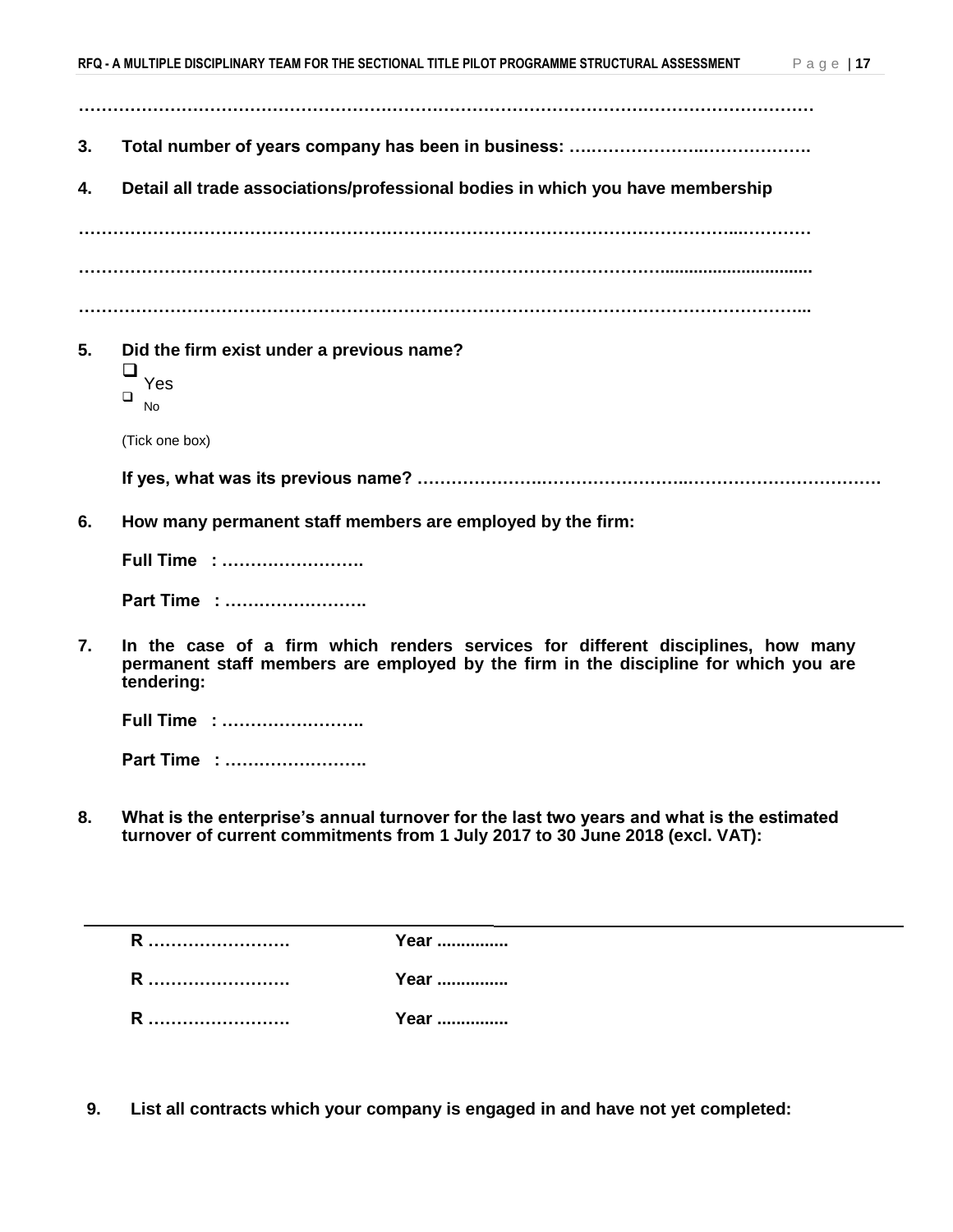| <b>CONTRACT</b><br><b>DESCRIPTION</b> | <b>LOCATION</b> | <b>COMPANY/</b><br><b>EMPLOYER</b> | <b>PROJECT</b><br><b>VALUE</b> | <b>ESTIMATED</b><br><b>FEES</b> | <b>EXPECTED</b><br><b>COMPLETION</b><br>(MONTH &<br>YEAR) |
|---------------------------------------|-----------------|------------------------------------|--------------------------------|---------------------------------|-----------------------------------------------------------|
|                                       |                 |                                    |                                |                                 |                                                           |
|                                       |                 |                                    |                                |                                 |                                                           |
|                                       |                 |                                    |                                |                                 |                                                           |
|                                       |                 |                                    |                                |                                 |                                                           |
|                                       |                 |                                    |                                |                                 |                                                           |
|                                       |                 |                                    |                                |                                 |                                                           |
|                                       |                 |                                    |                                |                                 |                                                           |
|                                       |                 |                                    |                                |                                 |                                                           |

#### **10. Banking details**

I/We hereby request and authorise you to pay any amounts which may accrue to me/us to the credit of my/our account with the mentioned bank.

I/We understand that the credit transfers hereby authorised will be processed by computer through a system known as the *"ACB Electronic Fund Transfer Service"* and

I/We also understand that no additional advice of payment will be provided by my/our bank, but details of each payment will be printed on my/our bank statement or any accompanying voucher.

This authority may be cancelled by me/us giving **30 day'**s notice in writing.

| <b>BANK</b>            |  |
|------------------------|--|
| <b>BRANCH</b>          |  |
| <b>BRANCH CODE</b>     |  |
| <b>ACCOUNT NUMBER</b>  |  |
| <b>ACCOUNT HOLDER</b>  |  |
| <b>TYPE OF ACCOUNT</b> |  |
| <b>CONTACT PERSON</b>  |  |
| <b>CONTACT NUMBER</b>  |  |

*PLEASE INCLUDE ORIGINAL SIGNED AND STAMPED LETTER FROM THE BANK CONFIRMING THE COMPANY'S BANKING DETAILS, PHOTOSTAT COPIES AND LETTERS BEARING ELECTRONIC SIGNATURES WILL NOT BE ACCEPTABLE.*

**The undersigned, who warrants that he/she is duly authorised to do so on behalf of the company, affirms that the information furnished in response to this request for proposal is true**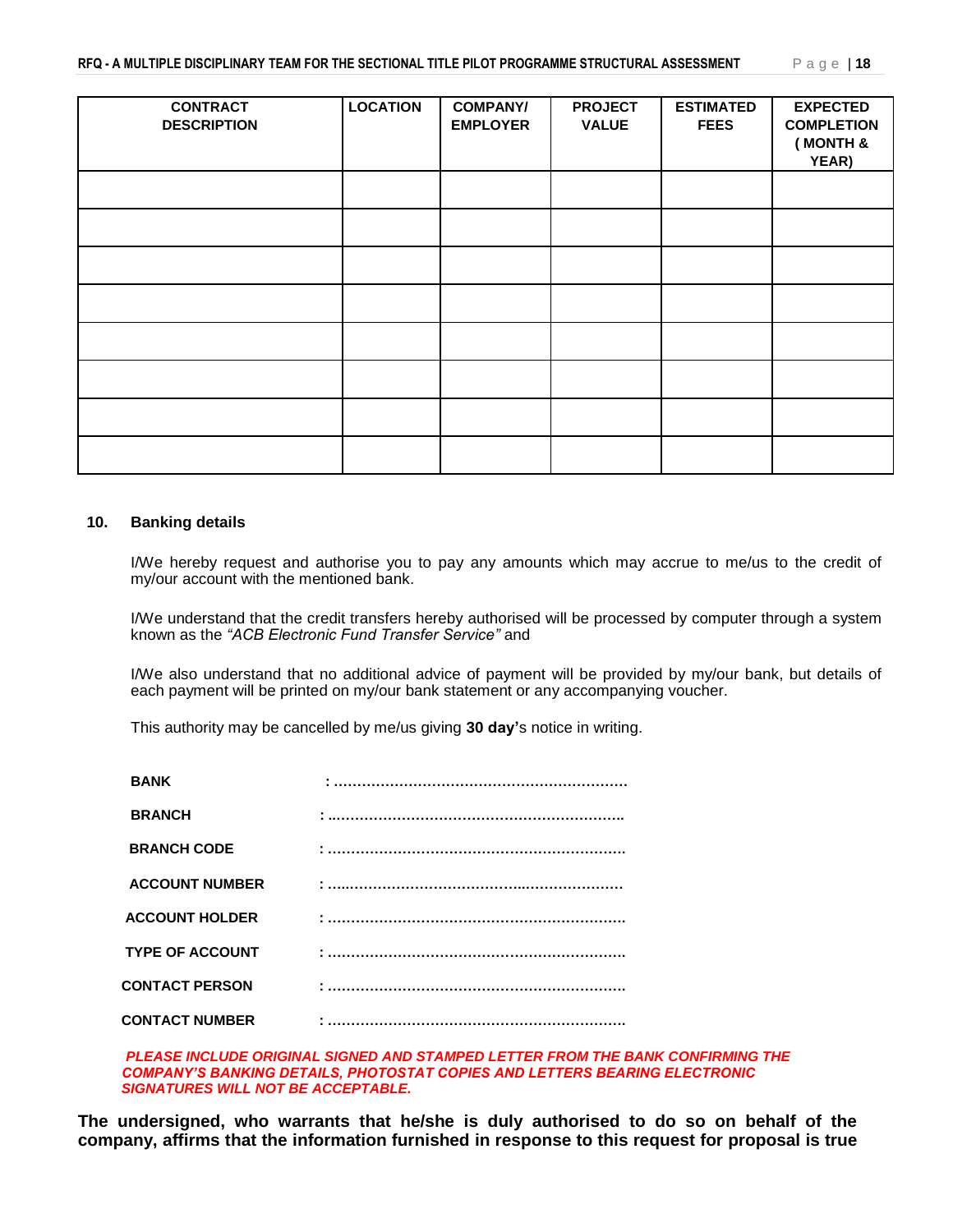#### **and correct :**

| <b>SIGNATURE</b>    |  |
|---------------------|--|
| <b>NAME IN FULL</b> |  |
| <b>CAPACITY</b>     |  |
|                     |  |
| <b>DATE</b>         |  |

### **COMPANY STAMP**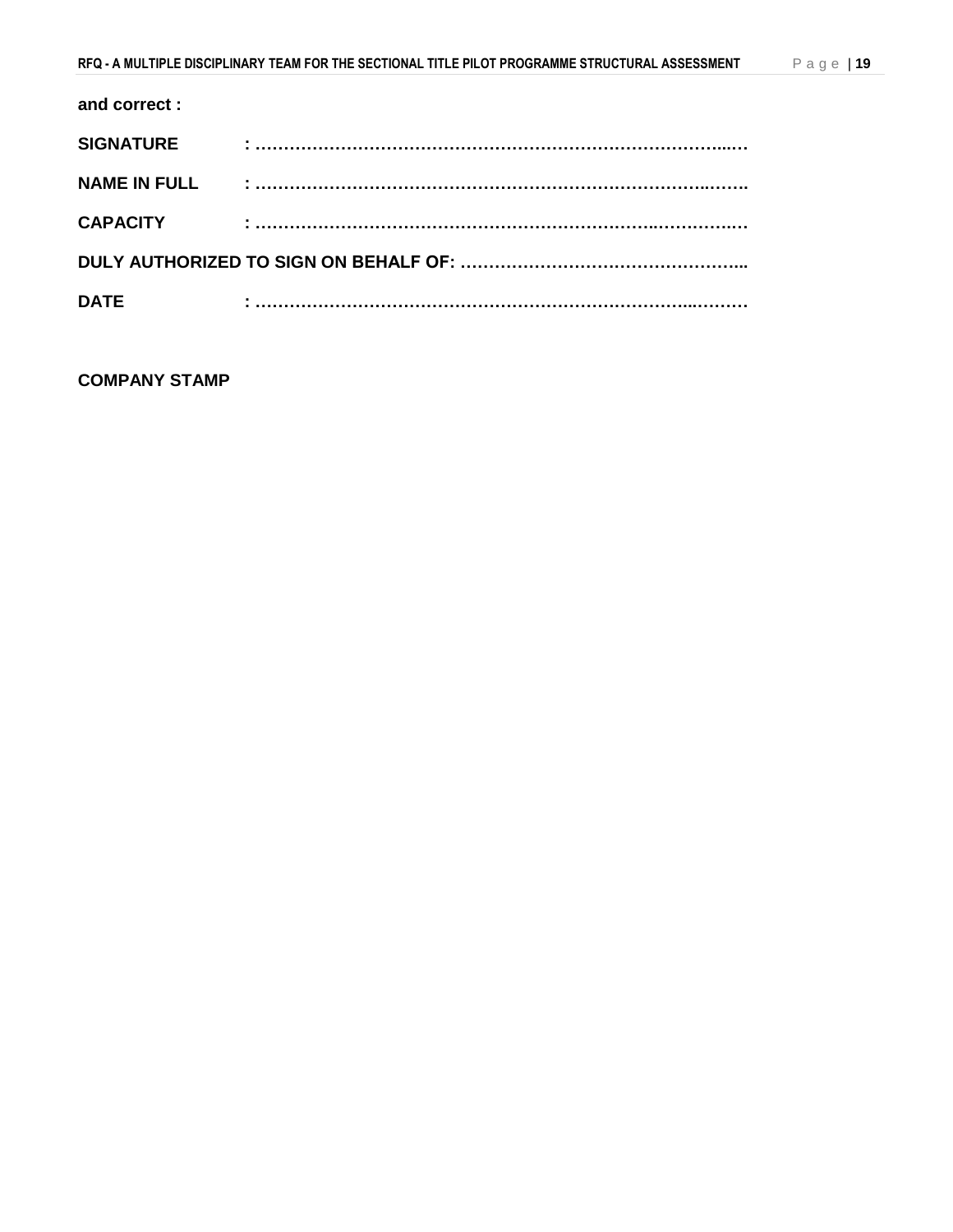### **FORM B: DECLARATION OF INTEREST**

- 1. No bid will be accepted from persons in the service of the state\*.
- 2. Any person, having a kinship with persons in the service of the state, including a blood relationship, may make an offer or offers in terms of this invitation to bid. In view of possible allegations of favouritism, should the resulting bid, or part thereof, be awarded to persons connected with or related to persons in service of the state, it is required that the bidder or their authorised representative declare their position in relation to the evaluating/adjudicating authority.
- 3. In order to give effect to the above, the following questionnaire must be completed and submitted with the bid.
- 3.1 Full Name: ………………………………………………………………………… 3.2 Identity Number: ………………………………………………………………… 3.3 Position occupied in the company (director, trustees, shareholder\*\*) ……………………………………………………………………… 3.4 Company Registration Number: ………………………………………………… 3.5 Tax Reference Number: ………………………………………………………… 3.6 VAT Registration Number: ………………………….…………………………… 3.7 The names of all directors / trustees / shareholders / members, their individual identity numbers and state employee numbers must be indicated in paragraph 4 below. 3.8 Are you presently in the service of the state\* **YES / NO** If yes, furnish particulars ………………………………………………………………………………………… ………………………………………………………………………………………… 3.9 Have you been in the service of the state for the past twelve months? **YES / NO** If yes, furnish particulars ………………………………………………………………………………………… ………………………………………………………………………………………… ………………………………………………………………………………………
- 3.11 Are you, aware of any relationship (family, friend, other) between any other bidder and any persons in the service of the state who may be involved with the evaluation and or adjudication of this bid? **YES / NO**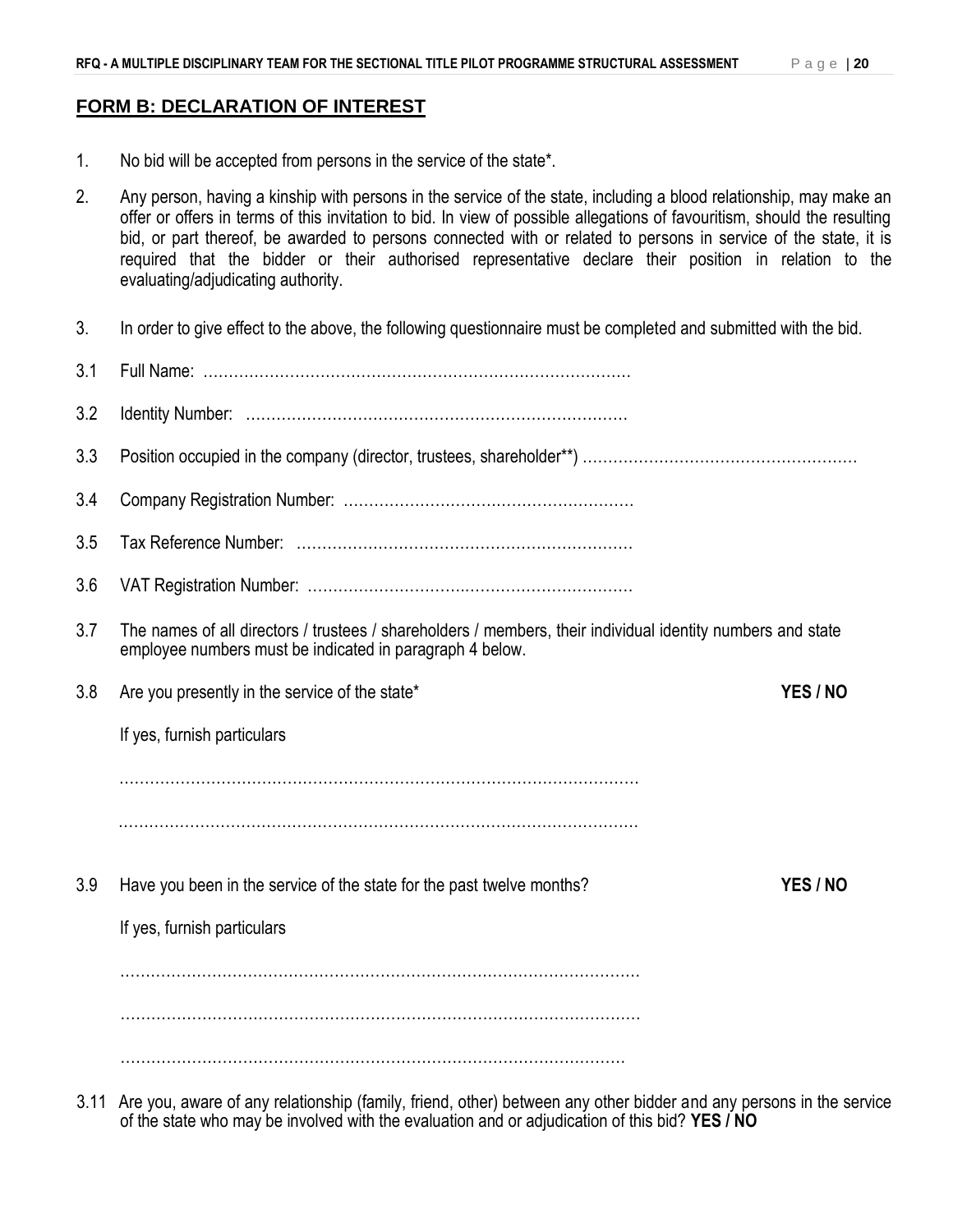|      | If yes, furnish particulars                                                                                                                                                                                                                                                |
|------|----------------------------------------------------------------------------------------------------------------------------------------------------------------------------------------------------------------------------------------------------------------------------|
|      |                                                                                                                                                                                                                                                                            |
|      | 3.12 Are any of the company's directors, trustees, managers, principle shareholders or stakeholders in service of the<br>state? YES / NO                                                                                                                                   |
|      | If yes, furnish particulars                                                                                                                                                                                                                                                |
|      |                                                                                                                                                                                                                                                                            |
|      | 3.13 Are any spouse, child or parent of the company's directors, trustees, managers, principle shareholders or<br>stakeholders in service of the state?<br>YES / NO<br>If yes, furnish particulars                                                                         |
|      |                                                                                                                                                                                                                                                                            |
|      |                                                                                                                                                                                                                                                                            |
| 3.14 | Do you or any of the directors, trustees, managers, principle shareholders or stakeholders of this company have<br>any interest in any other related companies or businesses whether or not they are bidding for this contract?<br>YES / NO<br>If yes, furnish particulars |
|      |                                                                                                                                                                                                                                                                            |
|      |                                                                                                                                                                                                                                                                            |

Full details of directors / trustees / members / shareholders.

| <b>FULL NAME</b> | <b>IDENTITY NUMBER</b> | <b>STATE EMPLOYEE NUMBER</b> |
|------------------|------------------------|------------------------------|
|                  |                        |                              |
|                  |                        |                              |
|                  |                        |                              |
|                  |                        |                              |
|                  |                        |                              |
|                  |                        |                              |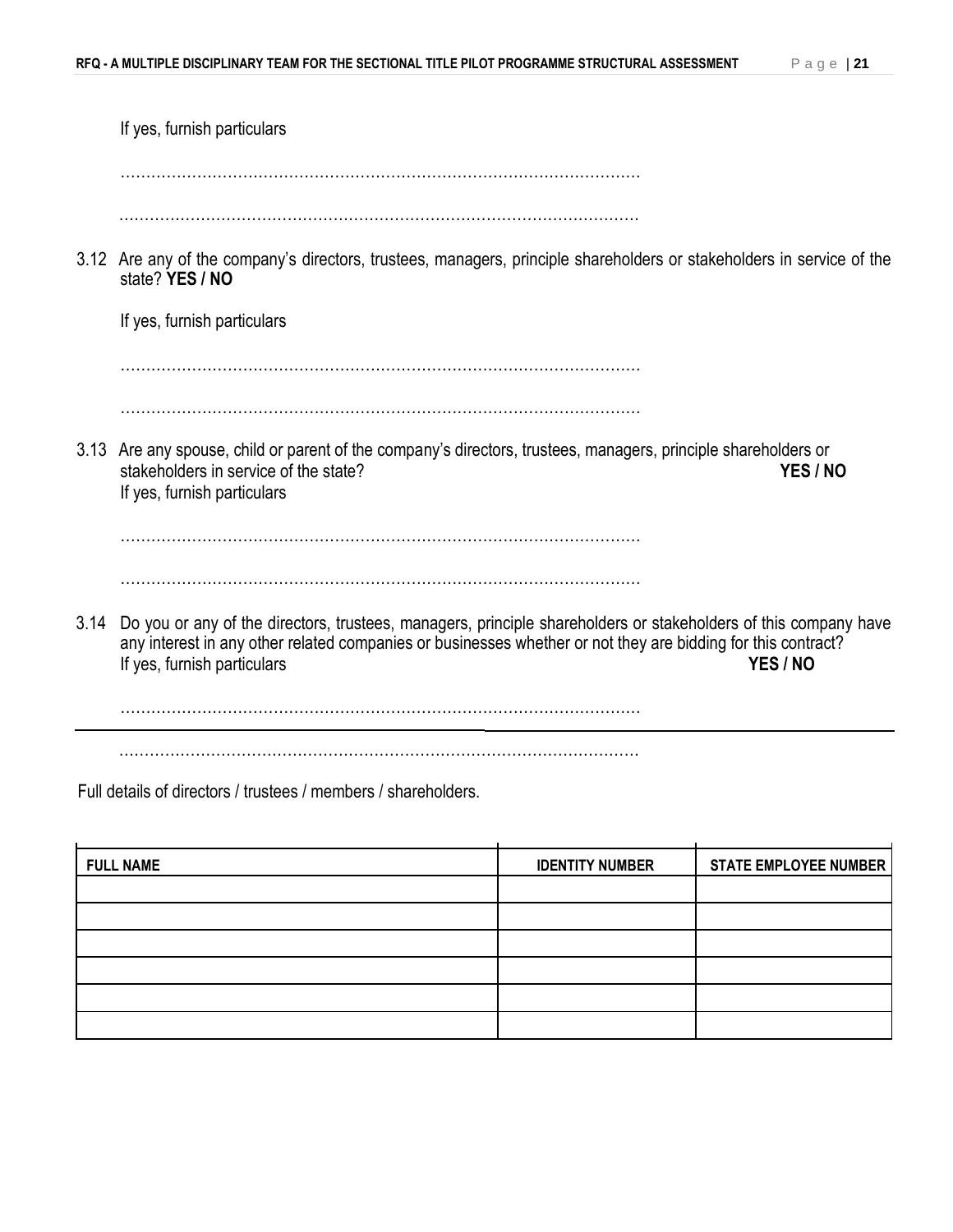#### **CERTIFICATION**

## **I, THE UNDERSIGNED (FULL NAME**) …………………………………………………………………...……………………

## **CERTIFY THAT THE INFORMATION FURNISHED ON THIS DECLARATION FORM IS TRUE AND CORRECT.**

#### **I ACCEPT THAT, IN ADDITION TO CANCELLATION OF A CONTRACT, ACTION MAY BE TAKEN AGAINST ME SHOULD THIS DECLARATION PROVE TO BE FALSE.**

| Signature                                                                                                                                                                                                                                                                                                                                                                      | Position                                                                                                                                        |
|--------------------------------------------------------------------------------------------------------------------------------------------------------------------------------------------------------------------------------------------------------------------------------------------------------------------------------------------------------------------------------|-------------------------------------------------------------------------------------------------------------------------------------------------|
| Name of Bidder                                                                                                                                                                                                                                                                                                                                                                 | Date                                                                                                                                            |
| $^\star$<br>MSCM Regulations: "in the service of the state" means to be –<br>(a) a member of $-$<br>(i) any municipal council;<br>(ii) any provincial legislature; or<br>(iii) the national Assembly or the national Council of provinces;<br>a member of the board of directors of any municipal entity;<br>(b<br>an official of any municipality or municipal entity;<br>(C) | (d) an employee of any national or provincial department, national or provincial public entity or constitutional institution within the meaning |

- of the Public Finance Management Act, 1999 (Act No.1 of 1999);
- (e) a member of the accounting authority of any national or provincial public entity; or
- (f) an employee of Parliament or a provincial legislature.
- \*\* "Stakeholder' means a person who owns shares in the company and is actively involved in the management of the company or business and exercises control over the company.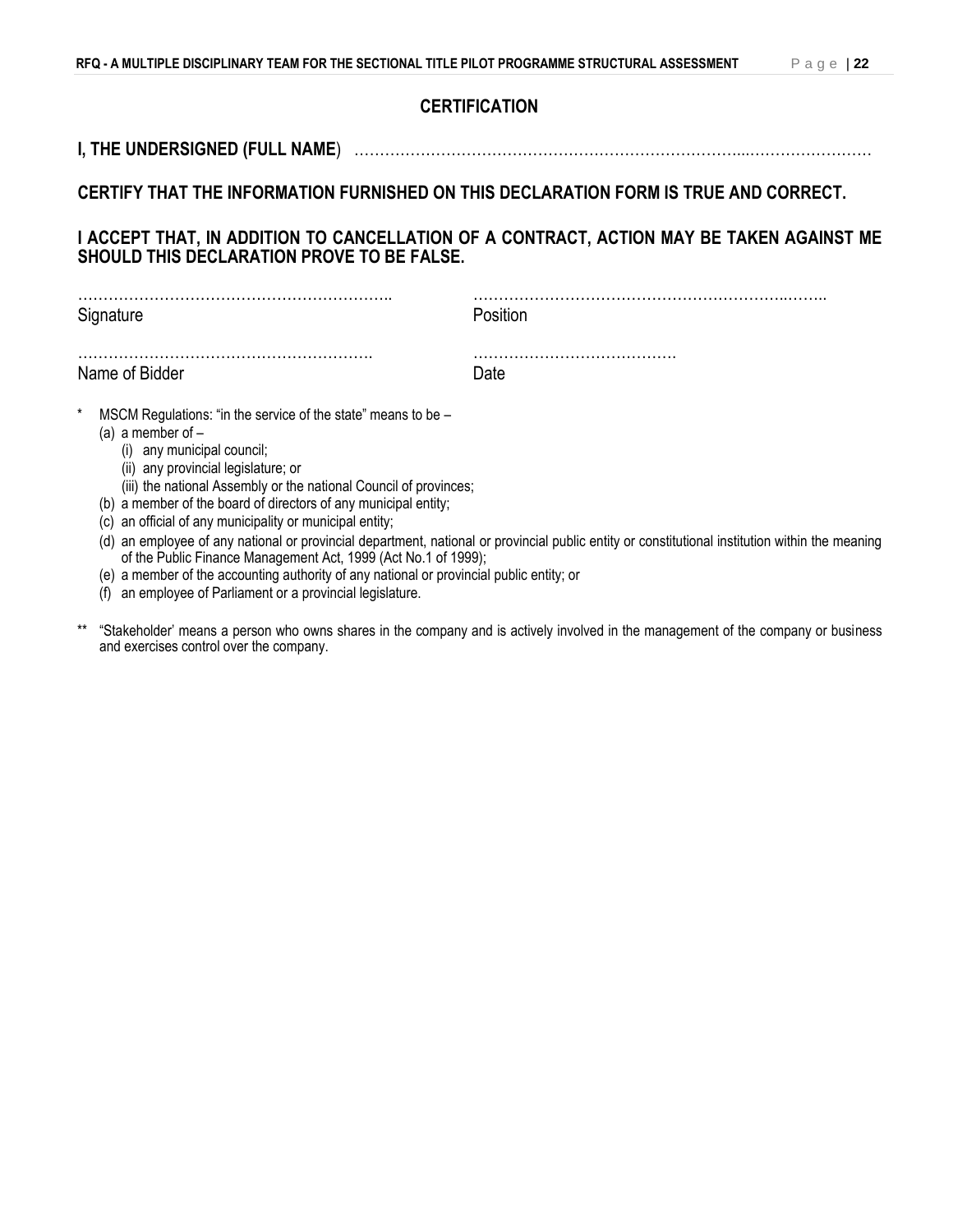- 1 This Municipal Bidding Document must form part of all bids invited.
- 2 It serves as a declaration to be used by municipalities and municipal entities in ensuring that when goods and services are being procured, all reasonable steps are taken to combat the abuse of the supply chain management system.
- 3 The bid of any bidder may be rejected if that bidder, or any of its directors have:
	- a. abused the municipality's / municipal entity's supply chain management system or committed any improper conduct in relation to such system;
	- b. been convicted for fraud or corruption during the past five years;
	- c. willfully neglected, reneged on or failed to comply with any government, municipal or other public sector contract during the past five years; or
	- d. been listed in the Register for Tender Defaulters in terms of section 29 of the Prevention and Combating of Corrupt Activities Act (No 12 of 2004).
- 4 In order to give effect to the above, the following questionnaire must be completed and submitted with the bid.

| <b>Item</b> | <b>Question</b>                                                                                                                                                                                                                                                                                                                                                                                                                                   | Yes | N <sub>0</sub> |
|-------------|---------------------------------------------------------------------------------------------------------------------------------------------------------------------------------------------------------------------------------------------------------------------------------------------------------------------------------------------------------------------------------------------------------------------------------------------------|-----|----------------|
| 4.1         | Is the bidder or any of its directors listed on the National Treasury's database<br>as a company or person prohibited from doing business with the public<br>sector?<br>(Companies or persons who are listed on this database were informed in<br>writing of this restriction by the National Treasury after the<br>Audi alter ampartem rule was applied).                                                                                        | Yes | N <sub>o</sub> |
| 4.1.1       | If so, furnish particulars:                                                                                                                                                                                                                                                                                                                                                                                                                       |     |                |
| 4.2         | Is the bidder or any of its directors listed on the Register for Tender Defaulters<br>in terms of section 29 of the Prevention and Combating of Corrupt Activities<br>Act (No 12 of 2004)?<br>(To access this Register enter the National Treasury's website,<br>www.treasury.gov.za, click on the icon "Register for Tender Defaulters"<br>or submit your written request for a hard copy of the Register to<br>facsimile number (012) 3265445). | Yes | N <sub>o</sub> |
| 4.2.1       | If so, furnish particulars:                                                                                                                                                                                                                                                                                                                                                                                                                       |     |                |
| 4.3         | Was the bidder or any of its directors convicted by a court of law (including a<br>court of law outside the Republic of South Africa) for fraud or corruption during<br>the past five years?                                                                                                                                                                                                                                                      | Yes | No             |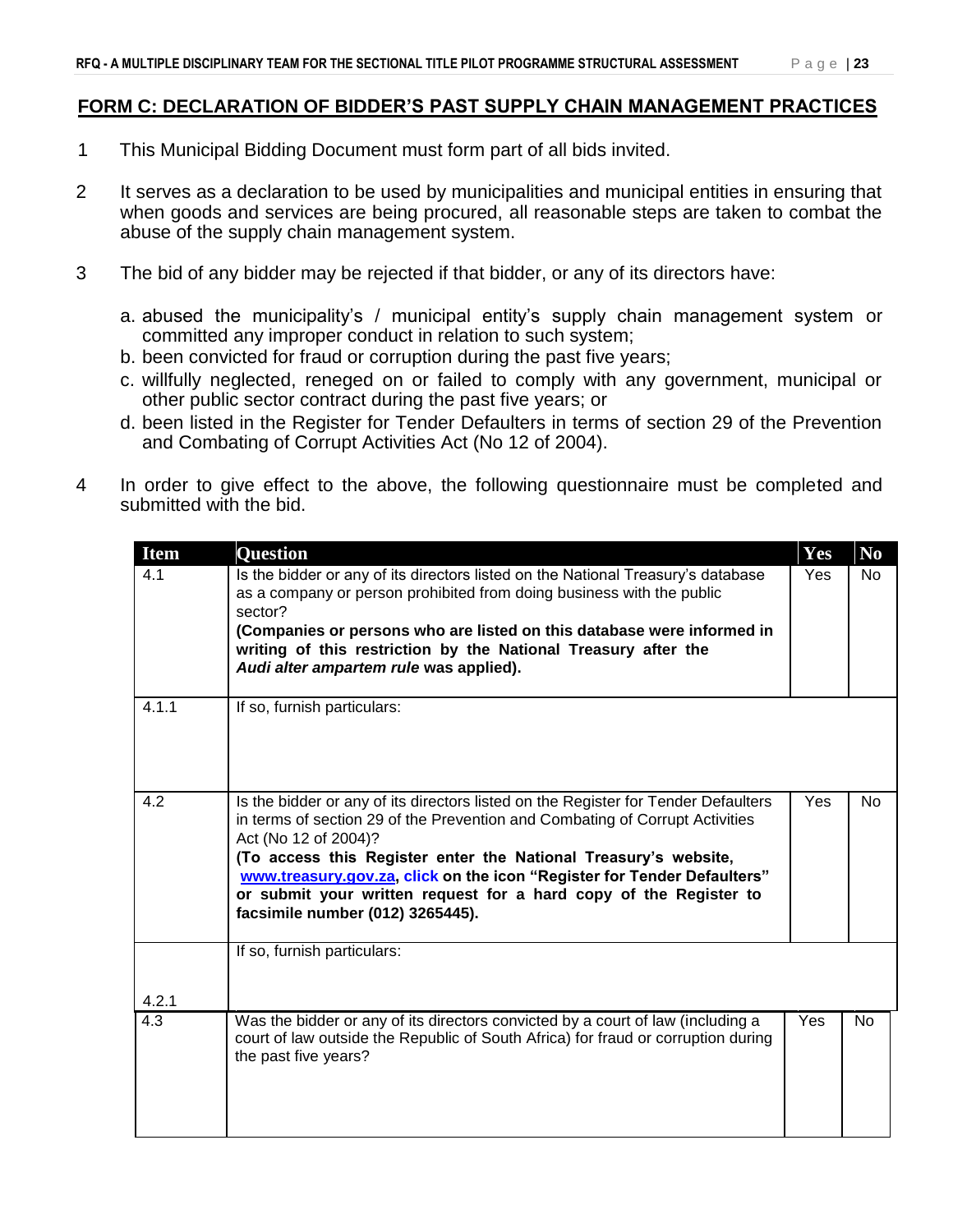| 4.3.1 | If so, furnish particulars:                                                                                                                                                                                                                  |     |    |
|-------|----------------------------------------------------------------------------------------------------------------------------------------------------------------------------------------------------------------------------------------------|-----|----|
| 4.4   | Does the bidder or any of its directors owe any municipal rates and taxes or<br>municipal charges to the municipality / municipal entity, or to any other<br>municipality / municipal entity, that is in arrears for more than three months? | Yes | No |
| 4.4.1 | If so, furnish particulars:                                                                                                                                                                                                                  |     |    |
| 4.5   | Was any contract between the bidder and the municipality / municipal entity or<br>any other organ of state terminated during the past five years on account of<br>failure to perform on or comply with the contract?                         | Yes | No |
| 4.5.1 | If so, furnish particulars:                                                                                                                                                                                                                  |     |    |

### **CERTIFICATION**

**I, THE UNDERSIGNED (FULL NAME**) …………………………………………………………………...……………………

**CERTIFY THAT THE INFORMATION FURNISHED ON THIS DECLARATION FORM IS TRUE AND CORRECT.**

**I ACCEPT THAT, IN ADDITION TO CANCELLATION OF A CONTRACT, ACTION MAY BE TAKEN AGAINST ME SHOULD THIS DECLARATION PROVE TO BE FALSE.**

| Signature      | Position |
|----------------|----------|
|                |          |
| Name of Bidder |          |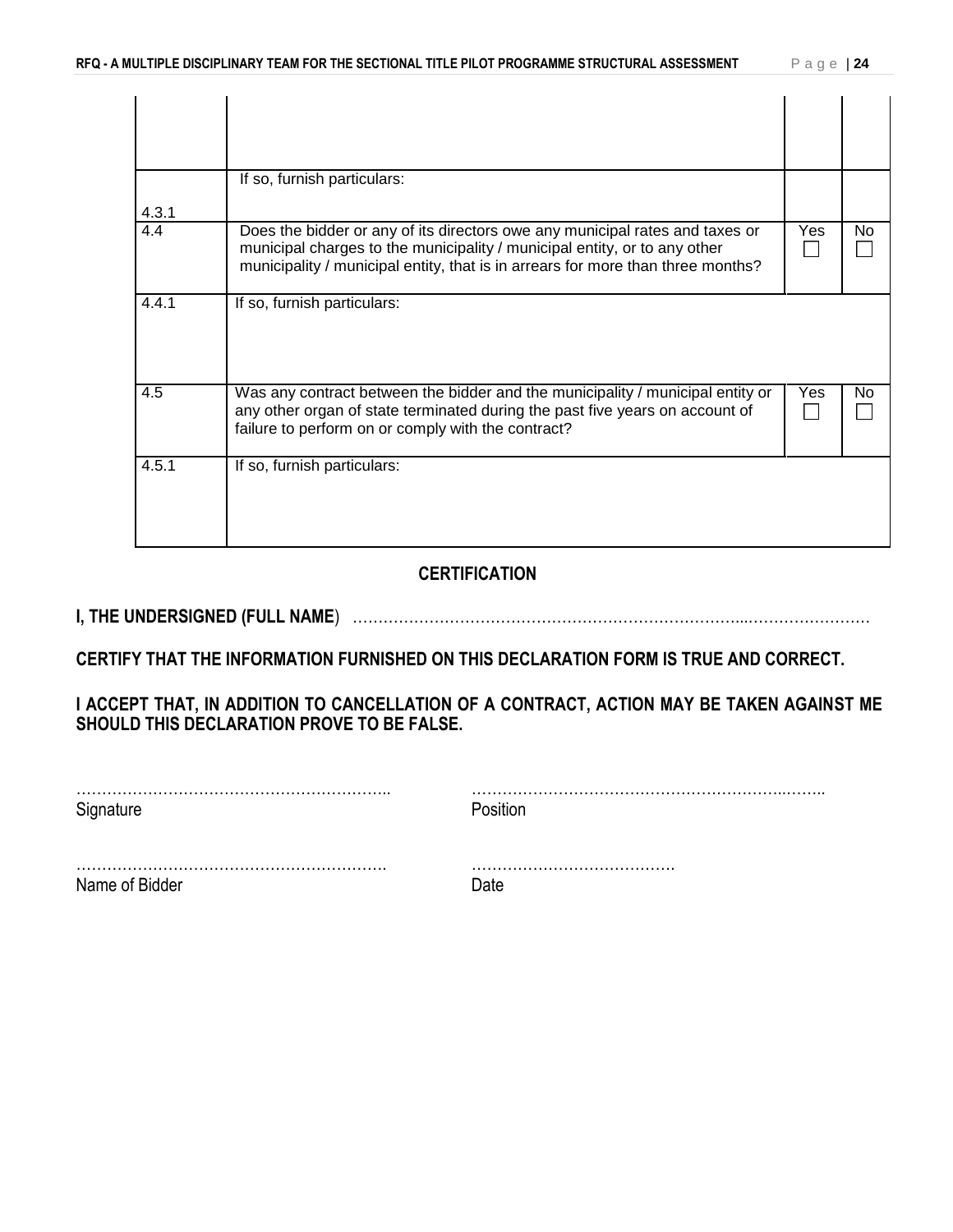## **FORM D : PARTICULARS OF CONTRACTS AWARDED BY AN ORGAN OF STATE\*\*\* DURING THE LAST 5 YEARS**

| <b>EMPLOYER</b> | <b>MANAGEMENT</b><br><b>CONSULTING</b> | <b>NATURE OF WORK</b> | <b>VALUE OF</b><br><b>WORK</b> | <b>YEAR</b><br><b>COMPLETED</b> |
|-----------------|----------------------------------------|-----------------------|--------------------------------|---------------------------------|
|                 |                                        |                       |                                |                                 |
|                 |                                        |                       |                                |                                 |
|                 |                                        |                       |                                |                                 |
|                 |                                        |                       |                                |                                 |
|                 |                                        |                       |                                |                                 |
|                 |                                        |                       |                                |                                 |
|                 |                                        |                       |                                |                                 |
|                 |                                        |                       |                                |                                 |
|                 |                                        |                       |                                |                                 |
|                 |                                        |                       |                                |                                 |
|                 |                                        |                       |                                |                                 |
|                 |                                        |                       |                                |                                 |
|                 |                                        |                       |                                |                                 |

(In the event of insufficient space, kindly attach documentation)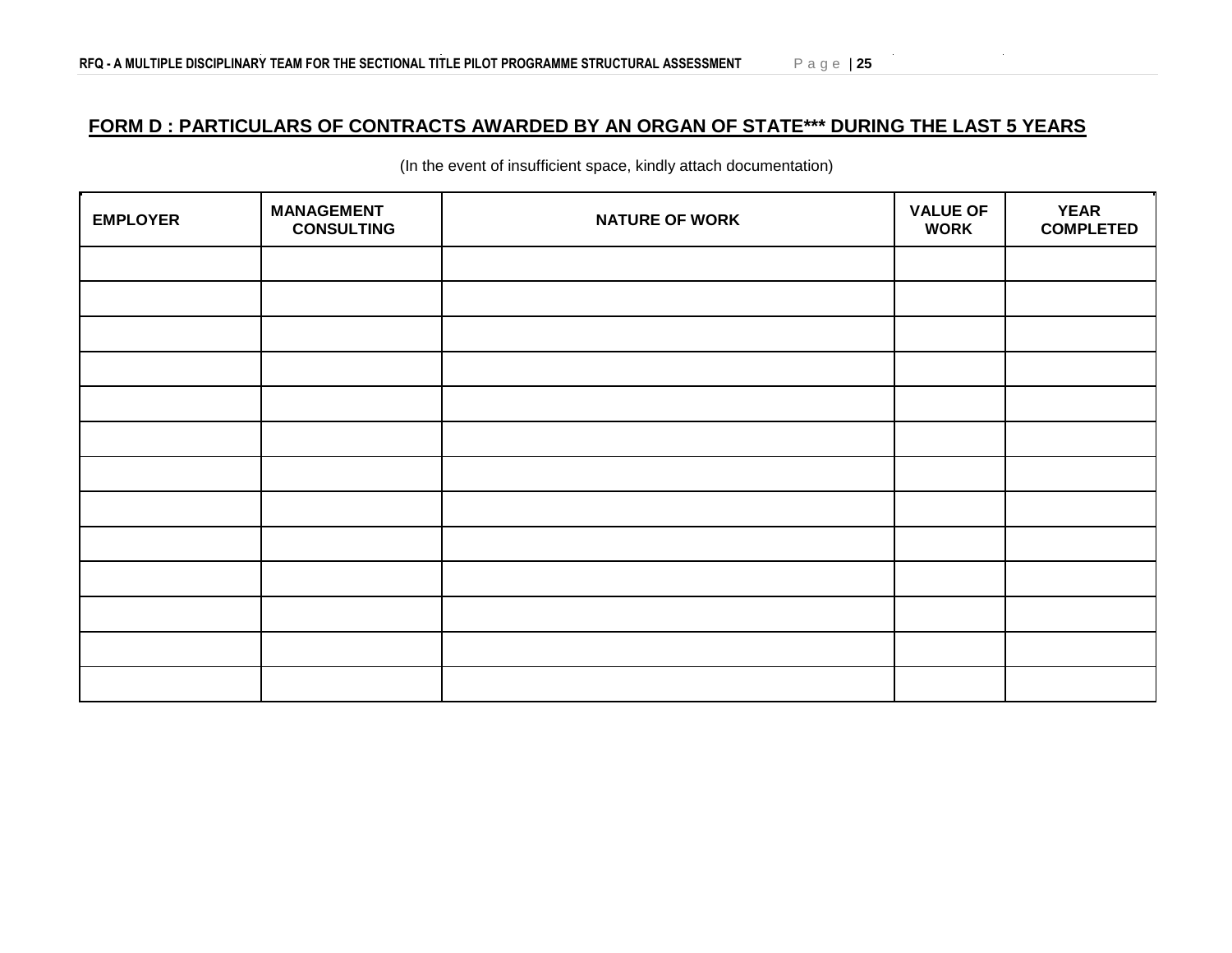#### Request for Quotations: *RFQ - A MULTIPLE DISCIPLINARY TEAM FOR THE SECTIONAL TITLE PILOT PROGRAMME STRUCTURAL ASSESSMENT*

## **FORM D : PARTICULARS OF CONTRACTS AWARDED BY AN ORGAN OF STATE\*\*\* DURING THE LAST 5 YEARS cont.**

| <b>EMPLOYER</b> | <b>MANAGEMENT</b><br><b>CONSULTING</b> | <b>NATURE OF WORK</b> | <b>VALUE OF</b><br><b>WORK</b> | <b>YEAR</b><br><b>COMPLETED</b> |
|-----------------|----------------------------------------|-----------------------|--------------------------------|---------------------------------|
|                 |                                        |                       |                                |                                 |
|                 |                                        |                       |                                |                                 |
|                 |                                        |                       |                                |                                 |
|                 |                                        |                       |                                |                                 |
|                 |                                        |                       |                                |                                 |
|                 |                                        |                       |                                |                                 |

\*\*\* **Organ of State means-**

- a) a national or provincial department:
- b) a municipality;
- c) a constitutional institution defined in the Public Finance Management Act, 1999 (Act No. 1 of 1999);
- d) Parliament;
- e) a provincial legislature;
- f) any other institution or category of institutions included in the definition of "organ of state" in section 239 of the Constitution and recognised by the [Minister](javascript:void(0);) by notice in the *Government Gazette* as an institution or category of institutions to which Act applies

…………………………………………………….. .……………………………………………………..…….. Signature **Position** 

*(of person authorised to sign on behalf of the organisation)*

Name of Bidder Date Date Control of Bidder Date Date Date Date Date Date Date

……………………………………………………. ………………………………….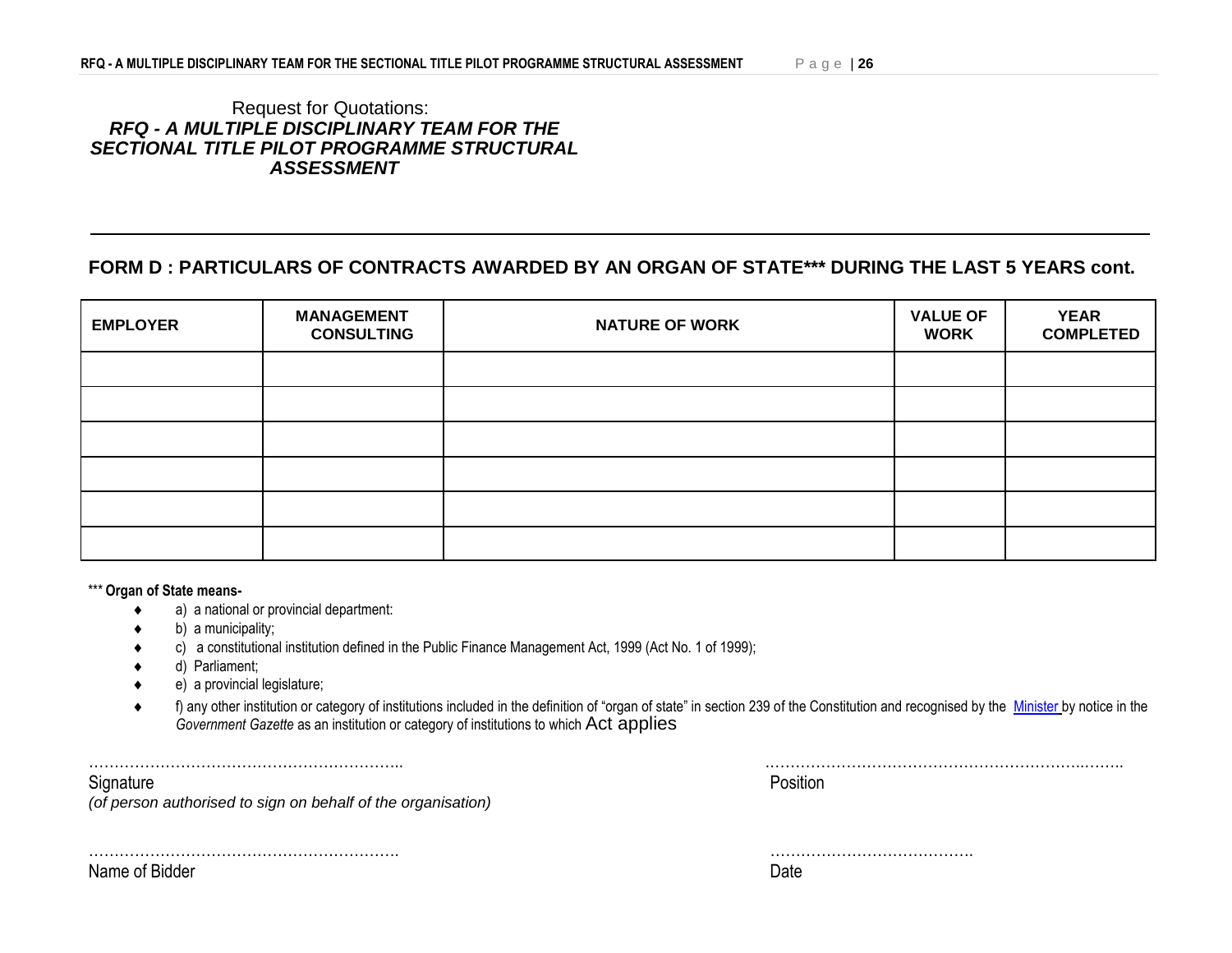I, the undersigned, in submitting the accompanying bid:

### *RFQ - A MULTIPLE DISCIPLINARY TEAM FOR THE SECTIONAL TITLE PILOT*

### *PROGRAMME STRUCTURAL ASSESSMENT*

*in* response to the invitation for the bid made by:

*Johannesburg Development Agency*

do hereby make the following statements that I certify to be true and complete in every

respect: I certify, on behalf of:

(Name of Bidder)

\_\_\_\_\_\_\_\_\_\_\_\_\_\_\_\_\_\_\_\_\_\_\_\_\_\_\_\_\_\_\_\_\_\_\_\_\_\_\_\_\_\_\_\_\_\_\_\_\_\_\_\_\_\_\_\_\_\_\_\_\_\_\_\_\_\_\_\_\_\_\_\_\_\_that:

1. I have read and I understand the contents of this Certificate;

- 2. I understand that the accompanying bid will be disqualified if this Certificate is found not to be true and complete in every respect;
- 3. I am authorized by the bidder to sign this Certificate, and to submit the accompanying bid, on behalf of the bidder;
- 4. Each person whose signature appears on the accompanying bid has been authorized by the bidder to determine the terms of, and to sign, the bid, on behalf of the bidder;
- 5. For the purposes of this Certificate and the accompanying bid, I understand that the word "competitor" shall include any individual or organization, other than the bidder, whether or not affiliated with the bidder, who:
	- (a) has been requested to submit a bid in response to this bid invitation;
	- (b) could potentially submit a bid in response to this bid invitation, based on their qualifications, abilities or experience; and
	- (c) provides the same goods and services as the bidder and/or is in the same line of business as the bidder
- 6. The bidder has arrived at the accompanying bid independently from, and without consultation, communication, agreement or arrangement with any competitor. However communication between partners in a joint venture or consortium will not be construed as collusive bidding.
- 7. In particular, without limiting the generality of paragraph 6 above, there has been no consultation, communication, agreement or arrangement with any competitor regarding:

(a) prices;

(b) geographical area where product or service will be rendered (market allocation);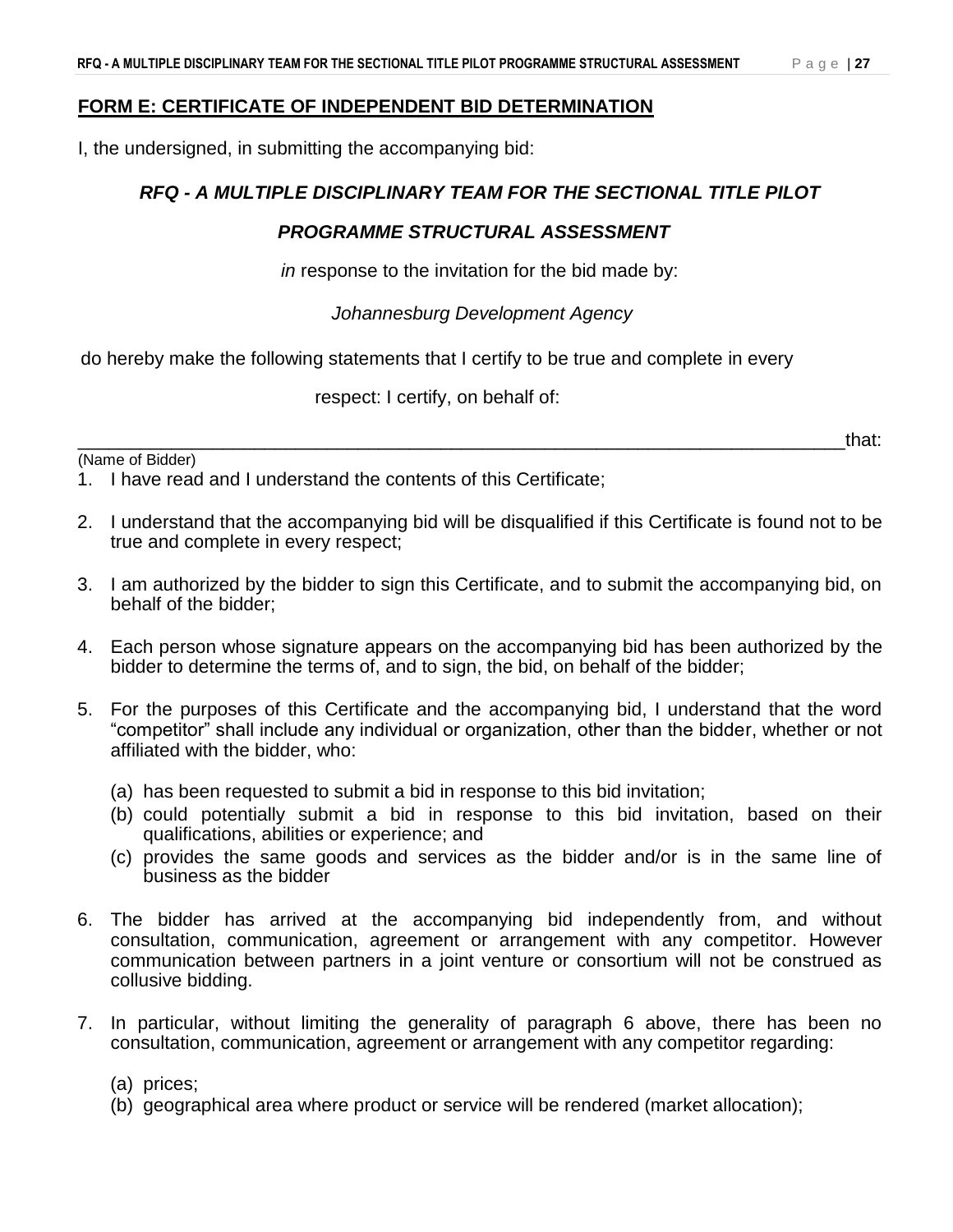- (c) methods, factors or formulas used to calculate prices;
- (d) the intention or decision to submit or not to submit a bid;
- (e) the submission of a bid which does not meet the specifications and conditions of the bid; or
- (f) bidding with the intention not to win the bid.
- 8. In addition, there have been no consultations, communications, agreements or arrangements with any competitor regarding the quality, quantity, specifications and conditions or delivery particulars of the products or services to which this bid invitation relates.
- 9. The terms of the accompanying bid have not been, and will not be, disclosed by the bidder, directly or indirectly, to any competitor, prior to the date and time of the official bid opening or of the awarding of the contract.
- 10. I am aware that, in addition and without prejudice to any other remedy provided to combat any restrictive practices related to bids and contracts, bids that are suspicious will be reported to the Competition Commission for investigation and possible imposition of administrative penalties in terms of section 59 of the Competition Act No. 89 of 1998 and or may be reported to the National Prosecuting Authority (NPA) for criminal investigation and or may be restricted from conducting business with the public sector for a period not exceeding ten (10) years in terms of the Prevention and Combating of Corrupt Activities Act No. 12 of 2004 or any other applicable legislation.

| Signature      | Position |  |
|----------------|----------|--|
|                |          |  |
|                |          |  |
| Name of Bidder | ∟מר      |  |